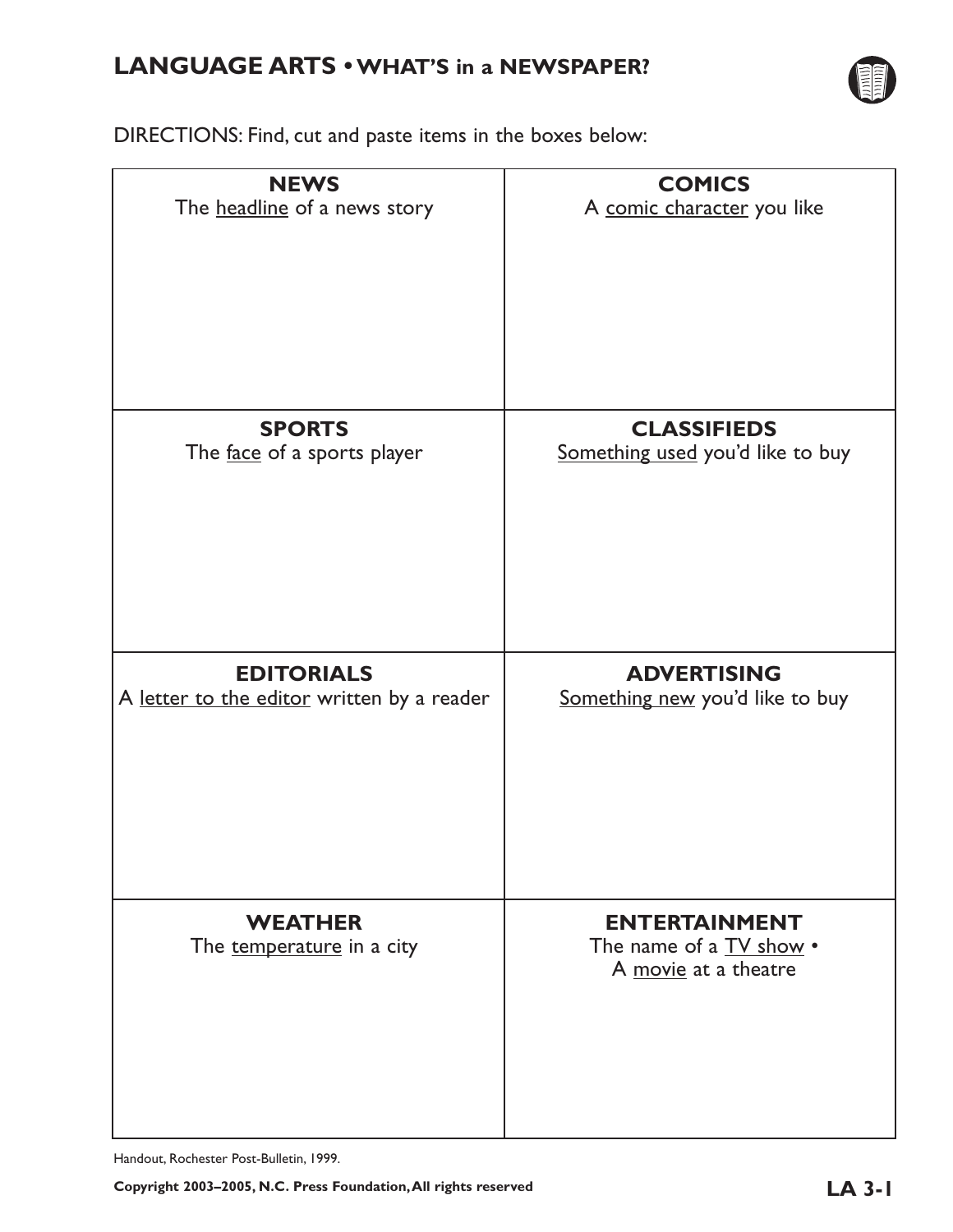

DIRECTIONS: On the comic pages, cut and paste or write down examples of the following:

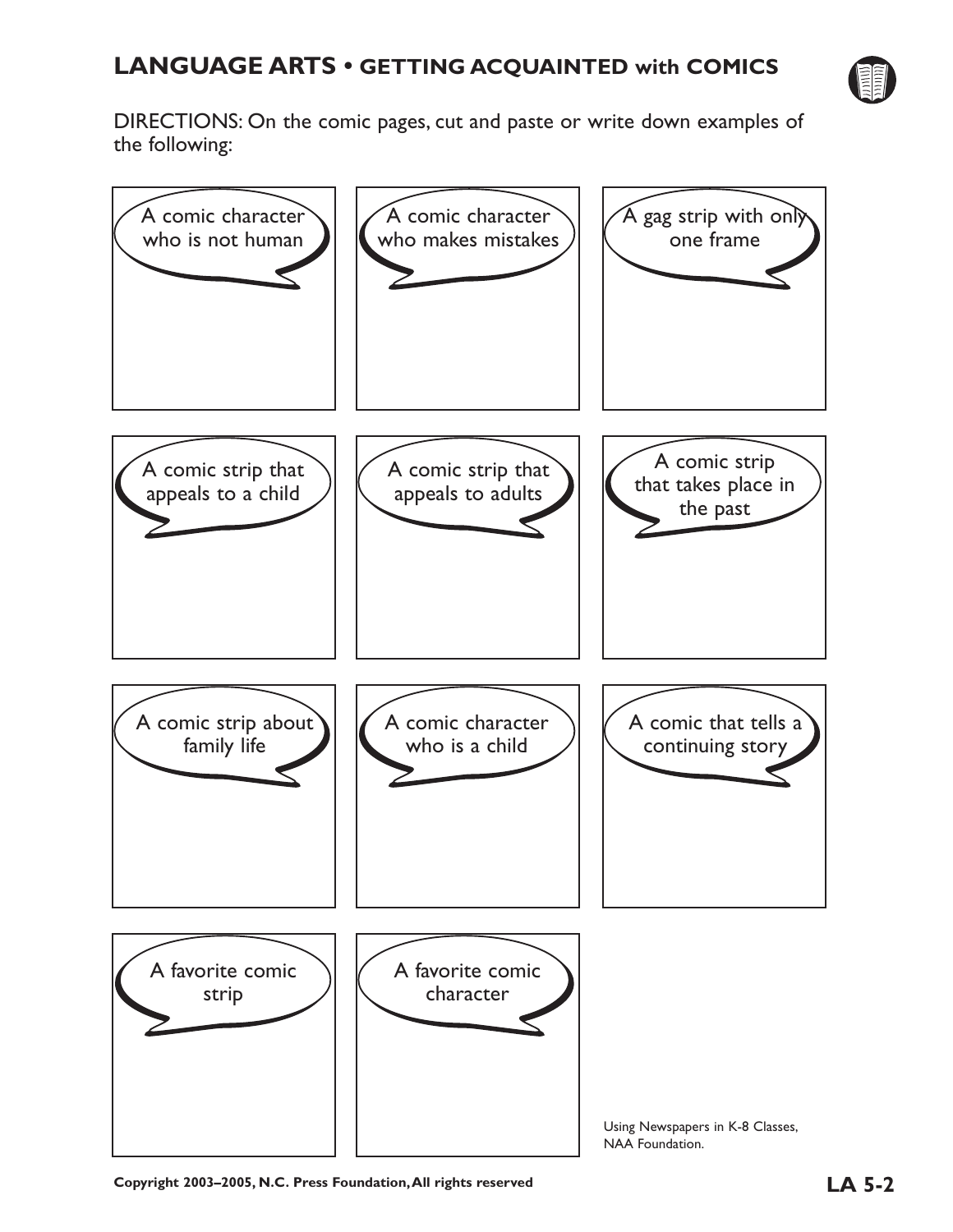

DIRECTIONS: Analyze the content of an action photo. Answer the question presented in each box and list the content clues that helped you with your answers.

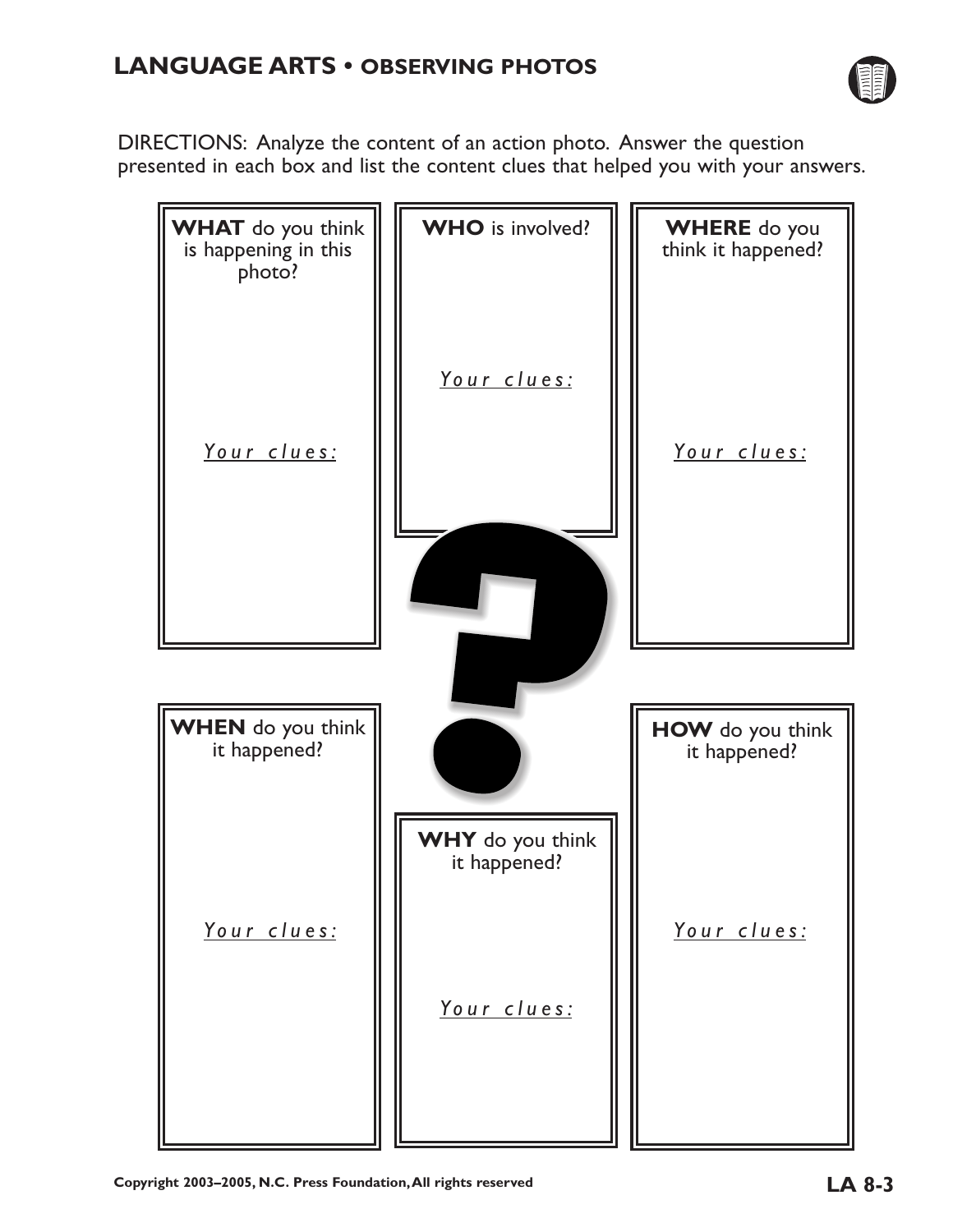## **LANGUAGE ARTS • DEVELOPING a WORD BANK**



DIRECTIONS: Each day, select two unfamiliar words from the front, editorial or other interesting section of the newspaper. Cut out the paragraph where the word appears, and keep all passages in a scrapbook you create. Try to figure out the definition using context clues.Then to check your definition, refer to other sources, such as a thesaurus and dictionary. Record definitions of the words on the word bank sheet below.

| <b>DATE</b> | <b>WORD</b>                                                                                                   | <b>DEFINITION</b> |
|-------------|---------------------------------------------------------------------------------------------------------------|-------------------|
|             | $\mathsf{L}% _{0}\left( \mathcal{L}_{0}\right) ^{\ast }=\mathsf{L}_{0}\left( \mathcal{L}_{0}\right) ^{\ast }$ |                   |
|             | 2.                                                                                                            |                   |
|             | $\mathsf{L}$                                                                                                  |                   |
|             | 2.                                                                                                            |                   |
|             | $\mathbf{I}$ .                                                                                                |                   |
|             | 2.                                                                                                            |                   |
|             | $\mathsf{I}$ .                                                                                                |                   |
|             | 2.                                                                                                            |                   |
|             | $\mathsf{I}$ .                                                                                                |                   |
|             | 2.                                                                                                            |                   |
|             | $\mathsf{I}$ .                                                                                                |                   |
|             | 2.                                                                                                            |                   |
|             | $\mathbf{I}$ .                                                                                                |                   |
|             | 2.                                                                                                            |                   |
|             | $\mathsf I$ .                                                                                                 |                   |
|             | 2.                                                                                                            |                   |
|             | $\mathsf{I}$ .                                                                                                |                   |
|             | 2.                                                                                                            |                   |
|             | $\mathsf{I}$ .                                                                                                |                   |
|             | 2.                                                                                                            |                   |
|             | $\mathsf{L}$                                                                                                  |                   |
|             | 2.                                                                                                            |                   |

VARIATION: Cut the paragraphs that contain the words and paste them on an index card. Circle or highlight the word.Write the definition of the word on the back of the card. Exchange cards with other students and make up word games.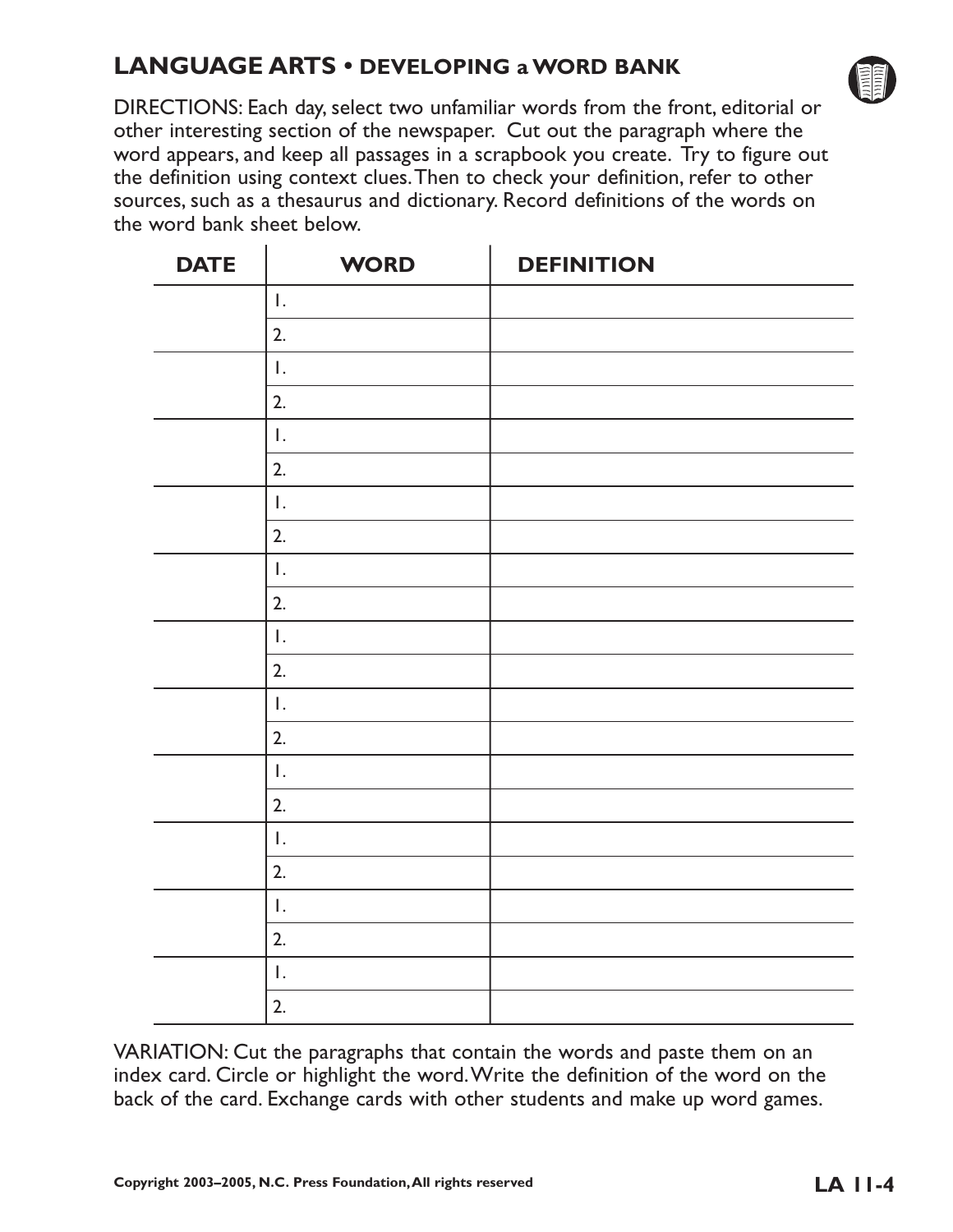

DIRECTIONS: Have students choose unfamiliar words or concepts from the newspaper and complete the chart, using context clues, dictionaries and other resource material.



VARIATION: List newspaper as the word, define it, give some examples and explain what it is like.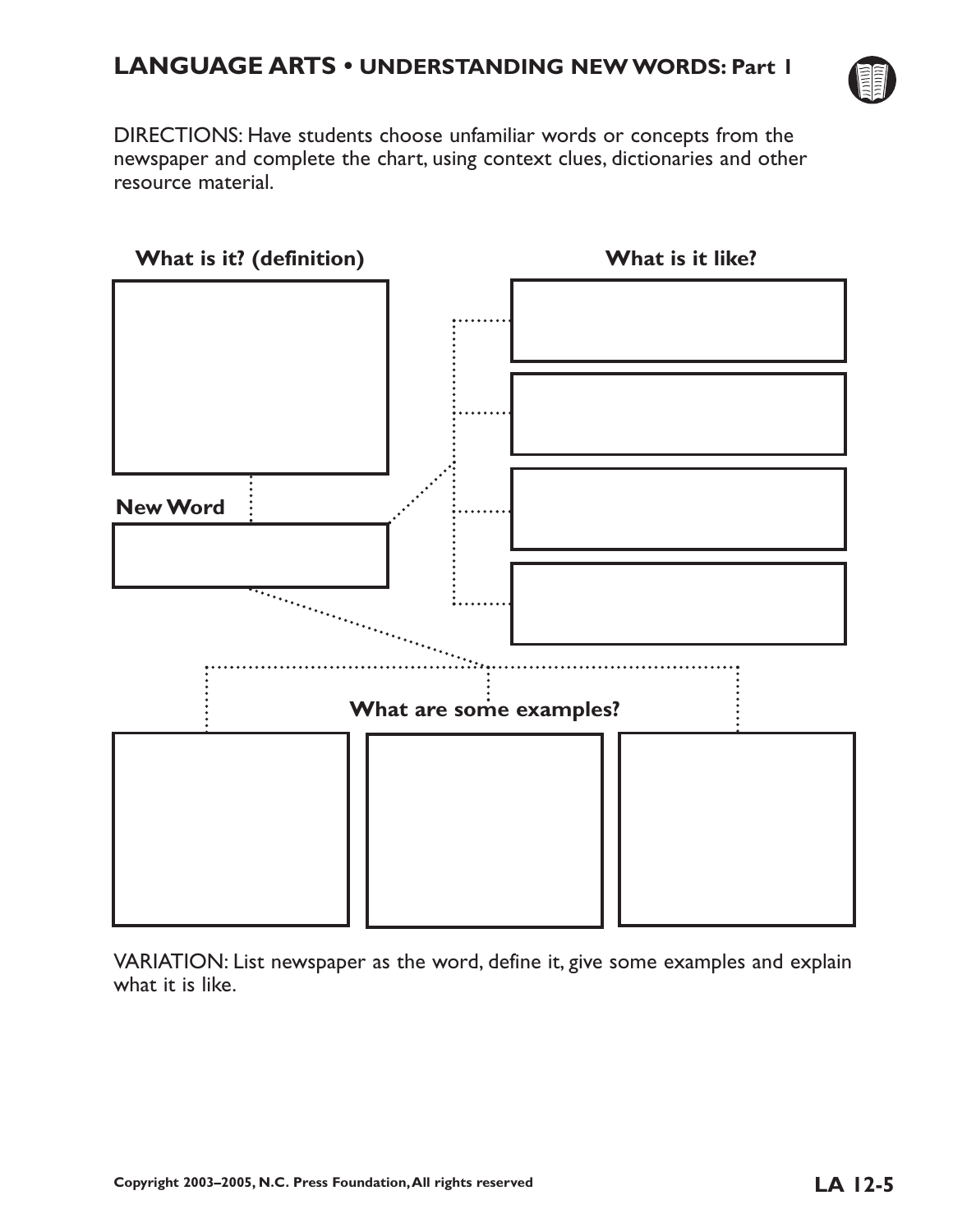

DIRECTIONS: Choose unfamiliar words and concepts from the newspaper and complete the chart. Use context clues, a thesaurus, dictionary or other resource material to come up with the correct definition and synonyms and antonyms. In the spaces provided, write the sentence from the newspaper where the word is used and circle the word.Write your own sentence with the word.Try to write a sentence that indicates you know the word's meaning.



FOLLOW-UP: Do you think you will remember the word? Try to use it in speaking and writing within the next week.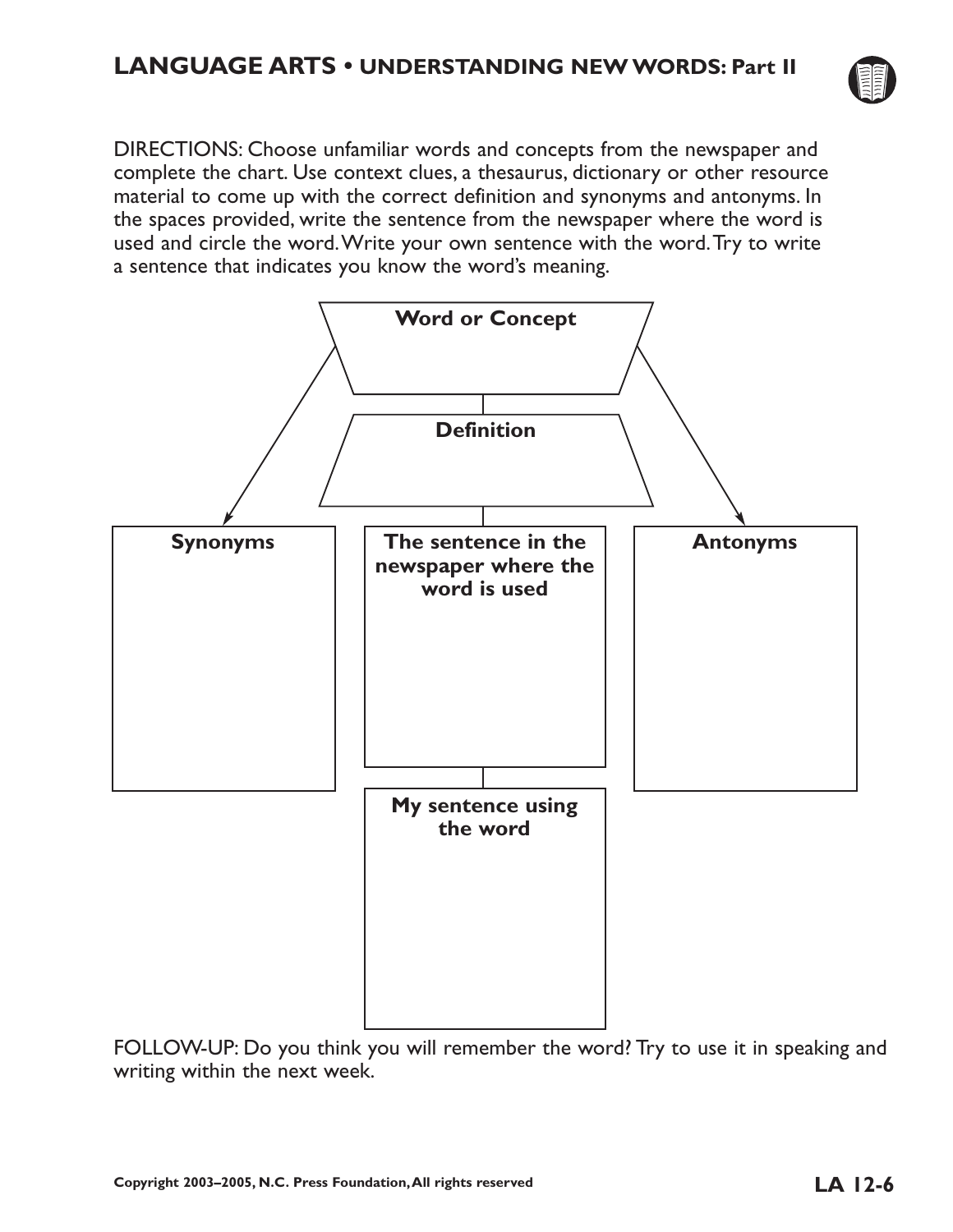

DIRECTIONS:A sentence expresses a complete idea. Show that you know what a sentence is. Select a sentence from the newspaper and use it to complete the following:



FOLLOW-UP: Find the four types of sentences in the newspaper and complete the above using each type. Note any compound subjects, verbs and sentences!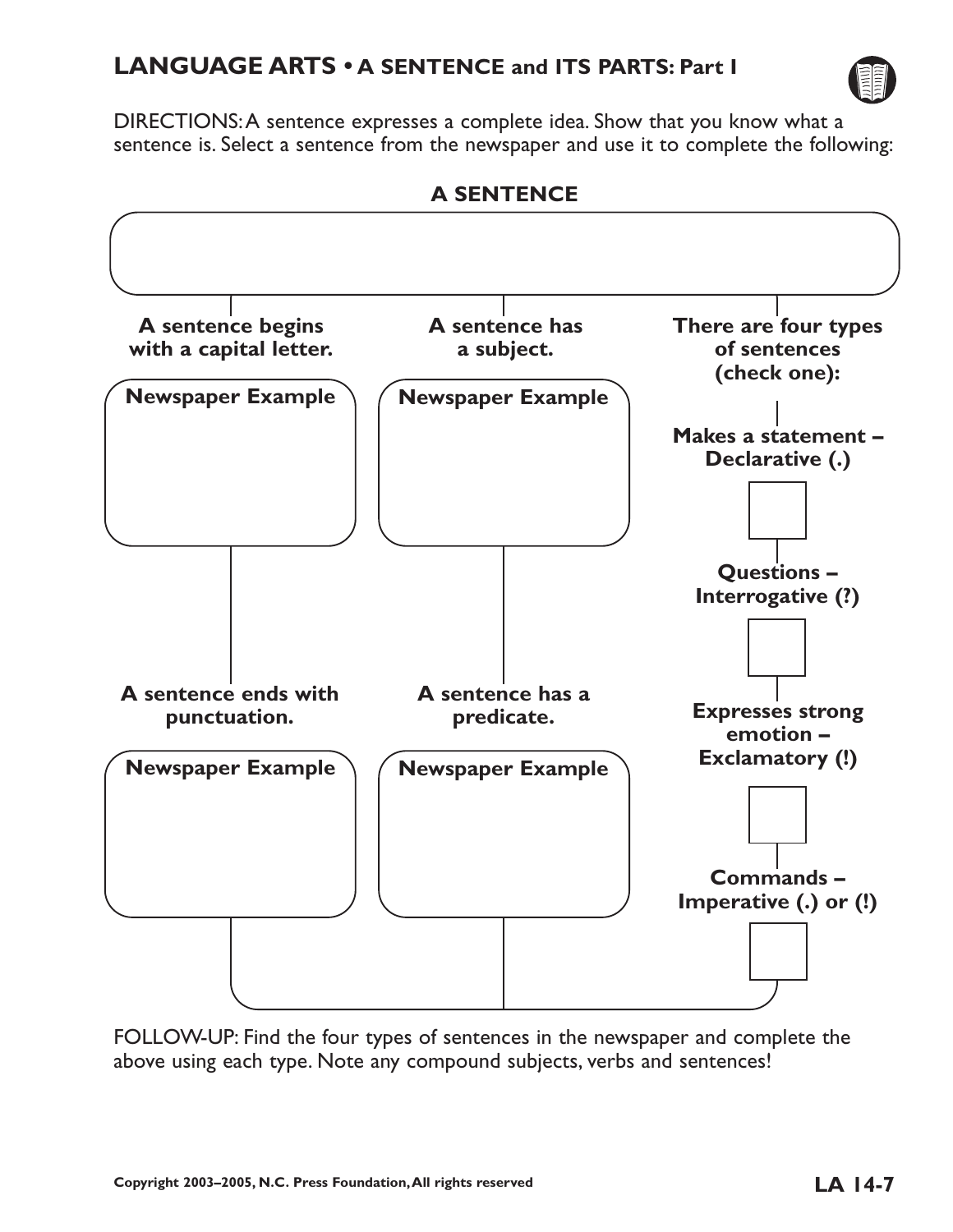

DIRECTIONS: Draw examples from newspapers to describe a noun.

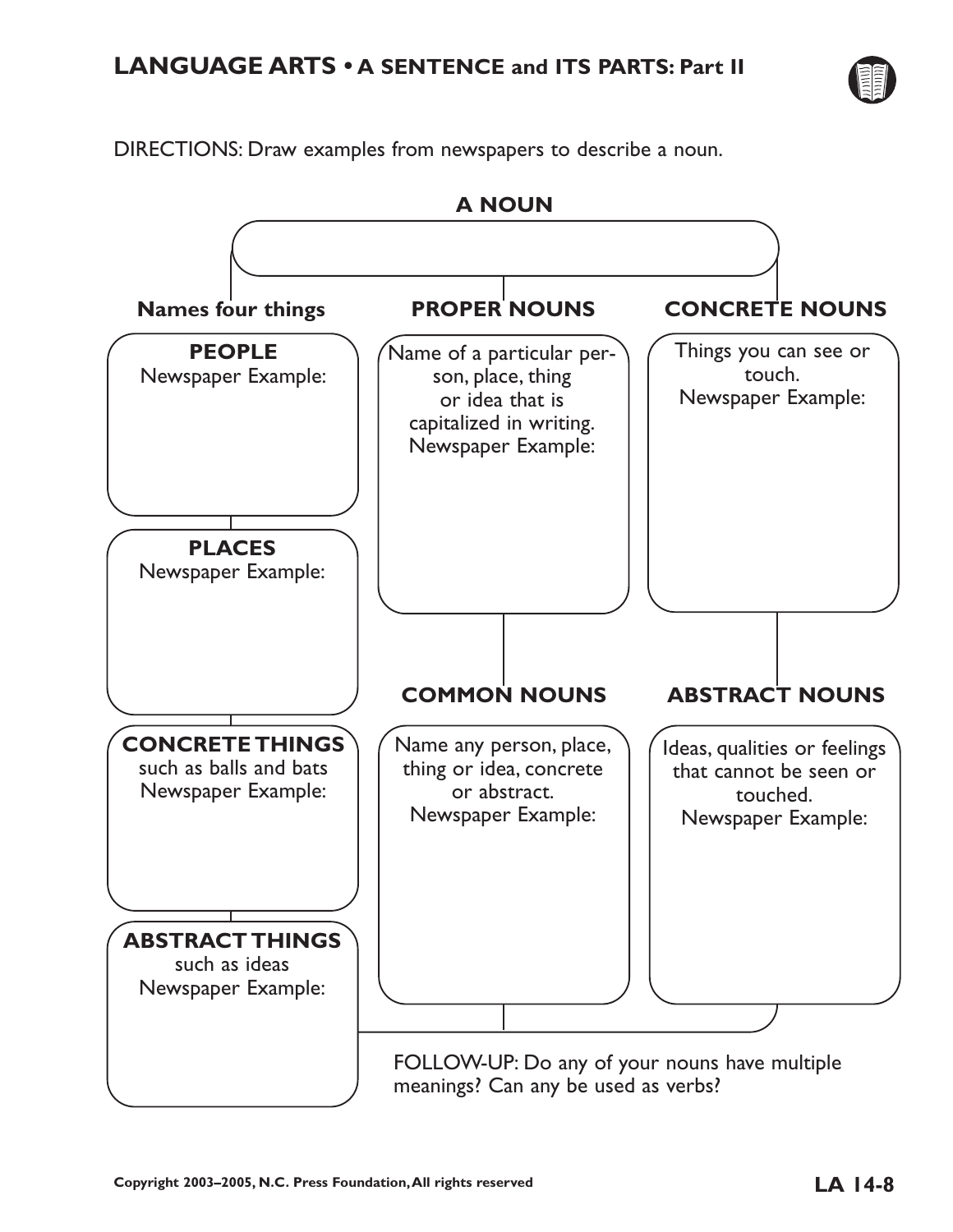## **LANGUAGE ARTS • COMPLETING SENTENCES**



DIRECTIONS: Headlines in the newspaper are built around key words.To save space, some words are left out. Look for five headlines in today's newspaper. Write the headline and the complete sentences in the spaces below:

| Headline in the newspaper | Headline as a complete sentence |
|---------------------------|---------------------------------|
| Ι.                        |                                 |
|                           |                                 |
|                           |                                 |
|                           |                                 |
| 2.                        |                                 |
|                           |                                 |
|                           |                                 |
|                           |                                 |
| 3.                        |                                 |
|                           |                                 |
|                           |                                 |
|                           |                                 |
| 4.                        |                                 |
|                           |                                 |
|                           |                                 |
|                           |                                 |
|                           |                                 |
| 5.                        |                                 |
|                           |                                 |
|                           |                                 |
|                           |                                 |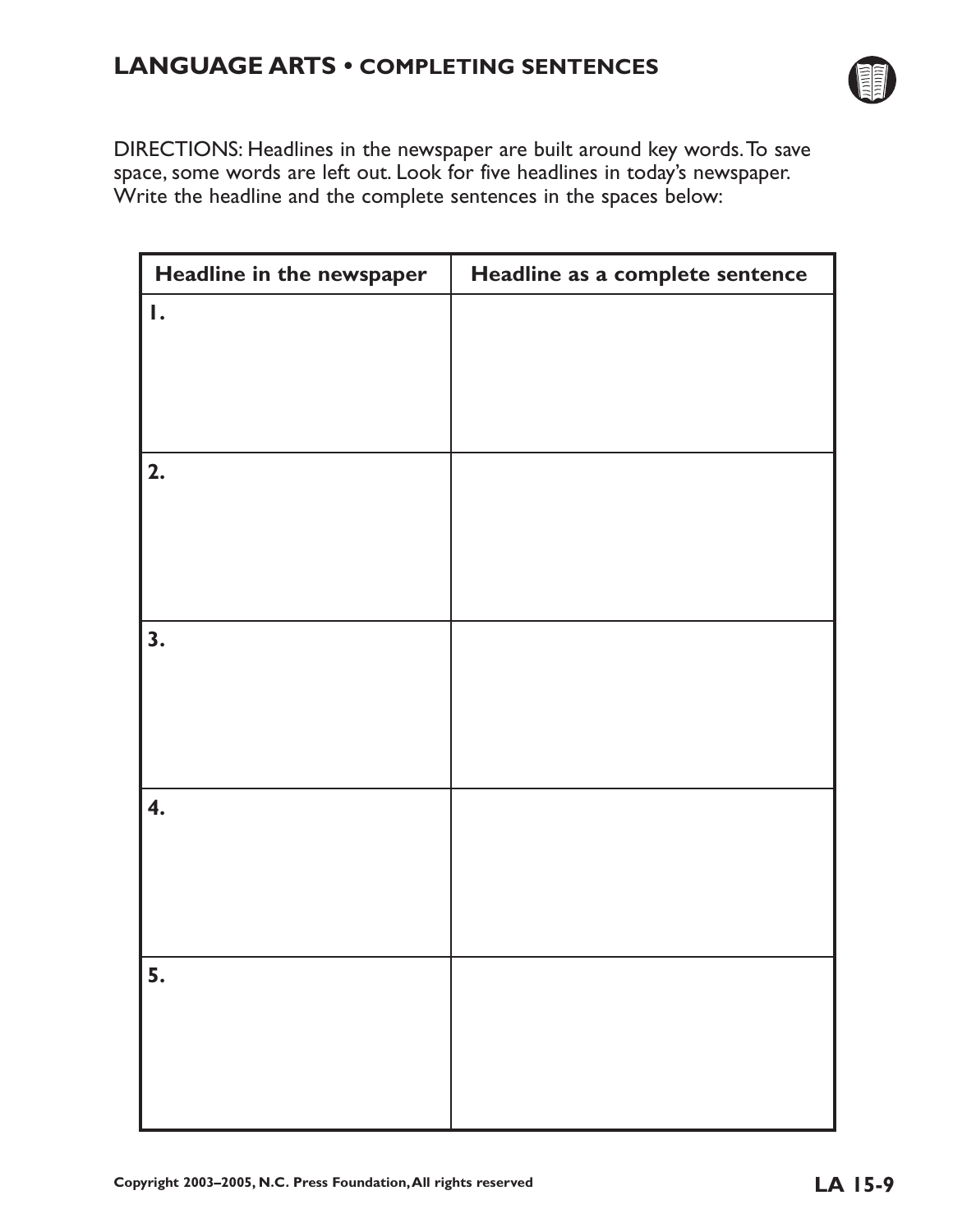

DIRECTIONS: Complete the word bubble below. Look at the description and think of the item it refers to.Write the item in the circle.Think of two more characteristics of the item and write each on one of the two lines.



Construct a word bubble using information from the newspaper.You may focus on people, places, events or items for sale.The people, places and events can come from any section of the newspaper.They may refer only to what is in that day's newspaper and/or refer to events in past newspapers.

Exchange your bubble with classmates and see if they can complete the word bubble by supplying the name of the item you chose and provide two more characteristics to describe it. Use the word bubble provided below:

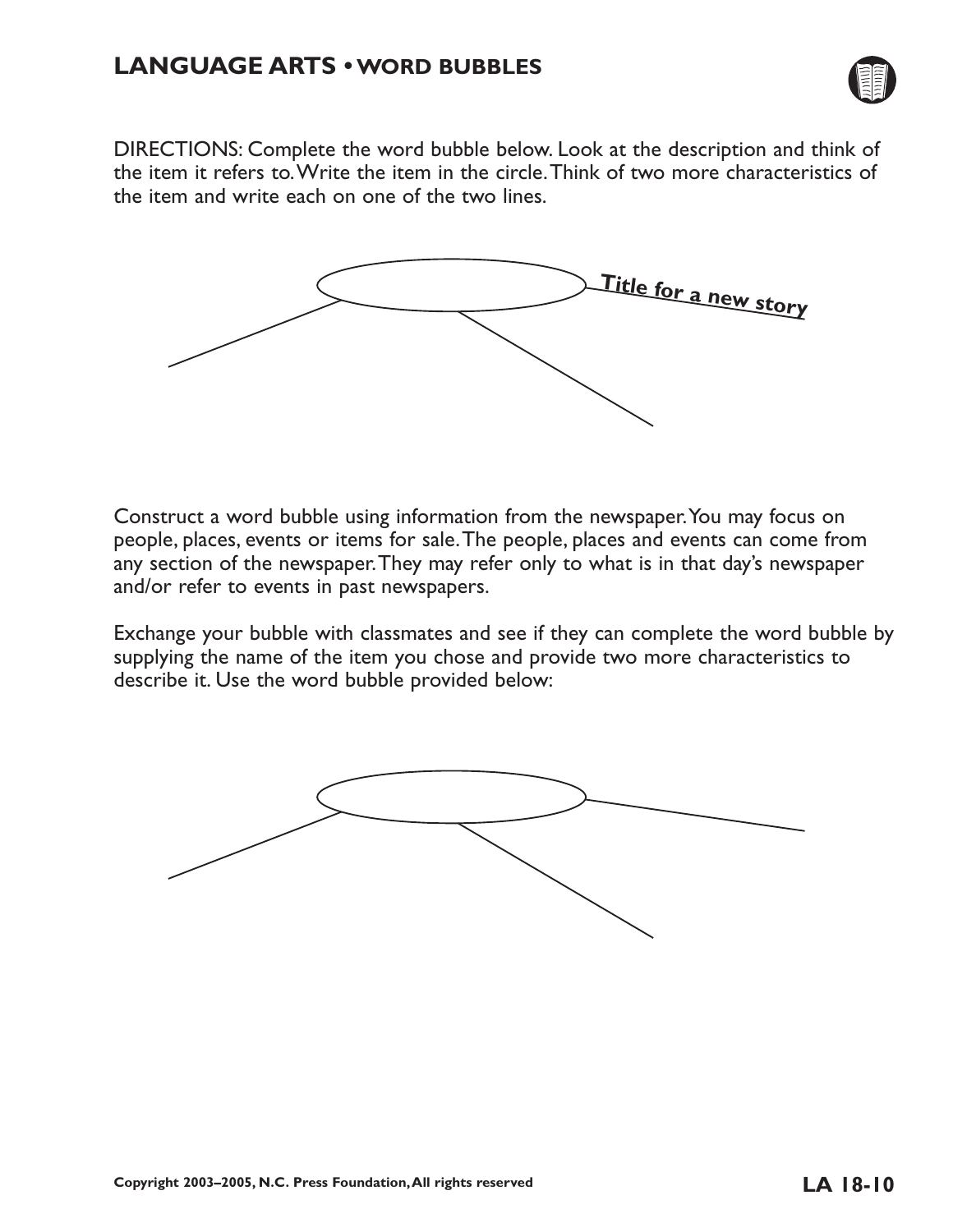## **LANGUAGE ARTS • BINGO**



DIRECTIONS: Prepare to play bingo with new words you have learned from the newspaper. Use the bingo card below to record words your teacher or another student read to you.You should write each word twice on the card.You decide the placement.

|  | FEW |  |
|--|-----|--|
|  |     |  |
|  |     |  |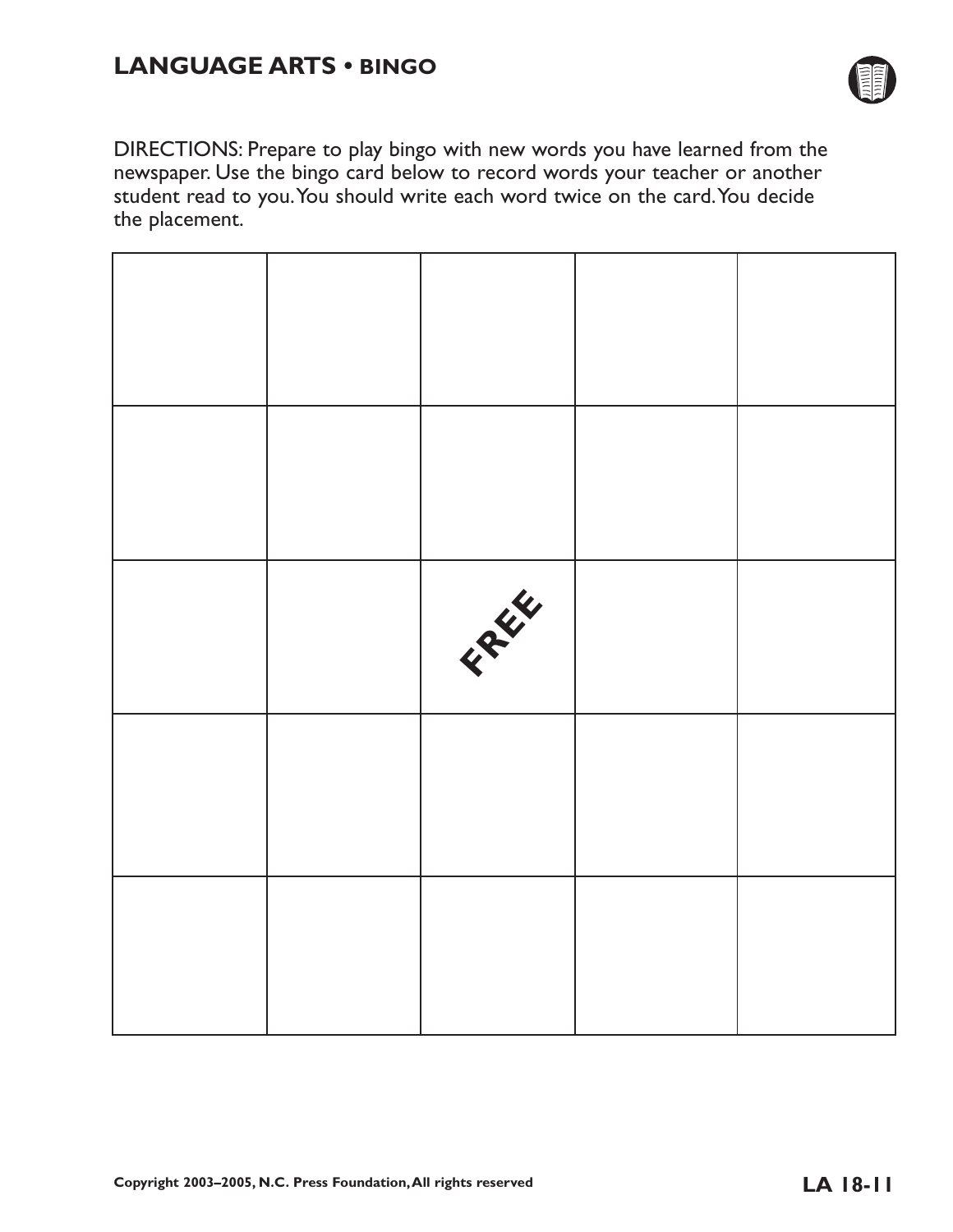## **LANGUAGE ARTS •WHO READS NEWSPAPERS?**



DIRECTIONS: Find out who reads newspapers. Interview an equal number of men and women. Pick people of different ages and ask each person the following questions. Make a copy of this sheet to record answers for each person.

| Name of person interviewed: ____                      |                                                                                          |  |            |           |  |
|-------------------------------------------------------|------------------------------------------------------------------------------------------|--|------------|-----------|--|
| Age range of person interviewed:                      | $\Box$ 11-16 $\Box$ 17-24 $\Box$ 25-34 $\Box$ 35-44 $\Box$ 45-54 $\Box$ 55-64 $\Box$ 65+ |  |            |           |  |
| 1. Do you read newspapers on a regular basis?         |                                                                                          |  | $\Box$ Yes | $\Box$ No |  |
| 2. What are you favorite parts of the newspaper? Why? |                                                                                          |  |            |           |  |

3. Do you enjoy reading the newspaper? Explain.

4. Do you use information you get from the newspaper? Explain.

5.What other benefits are there to reading the newspaper?

6.What parts of the newspaper do you recommend that I read? Why?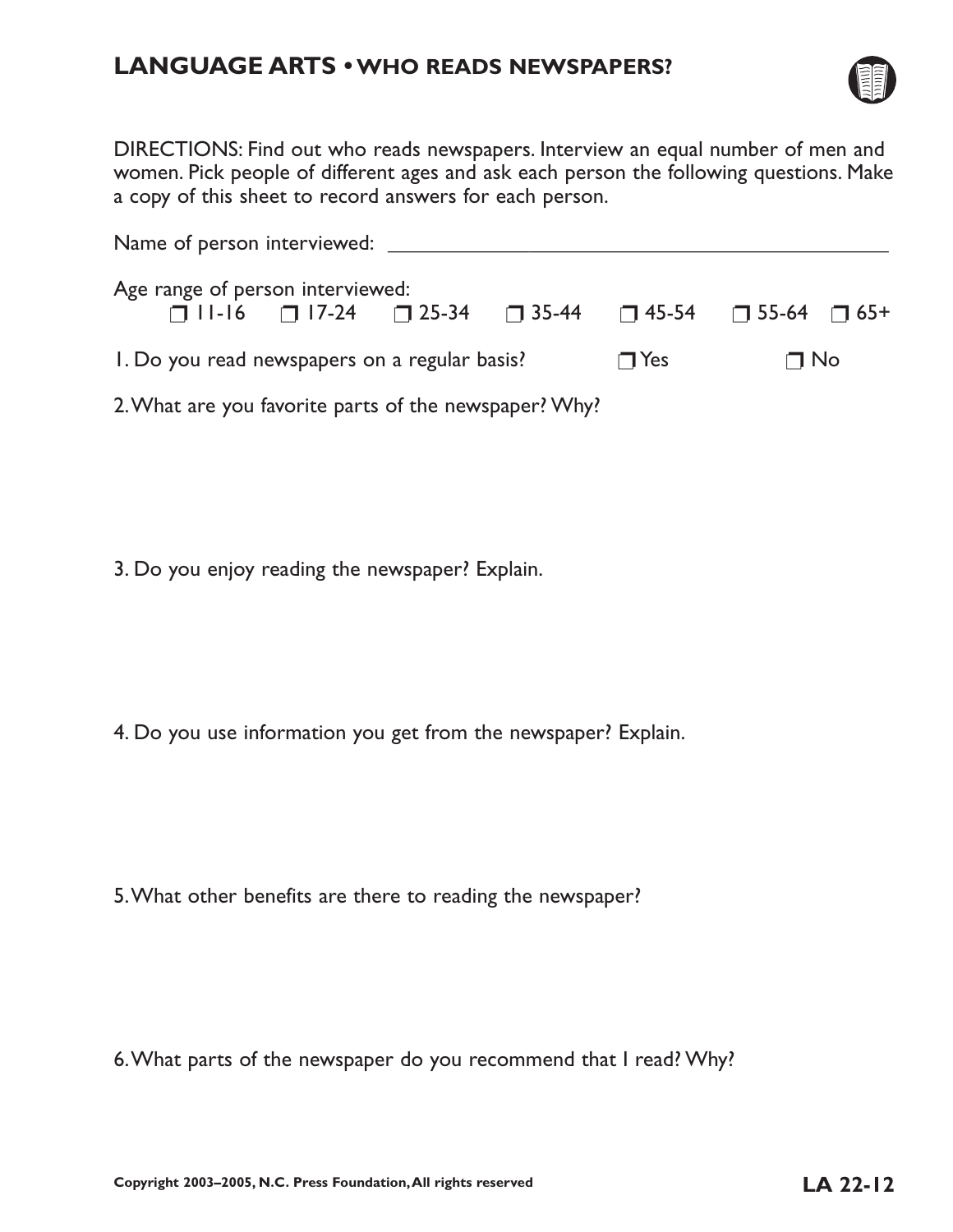

| <b>FACT</b> | <b>WHY IMPORTANT</b> |        | <b>ORDER OF IMPORTANCE</b> |
|-------------|----------------------|--------|----------------------------|
|             |                      | To Me: | <b>To Community:</b>       |
|             |                      |        |                            |
|             |                      |        |                            |
|             |                      |        |                            |
|             |                      |        |                            |
|             |                      |        |                            |
|             |                      |        |                            |
|             |                      |        |                            |
|             |                      |        |                            |
|             |                      |        |                            |
|             |                      |        |                            |
|             |                      |        |                            |
|             |                      |        |                            |
|             |                      |        |                            |
|             |                      |        |                            |
|             |                      |        |                            |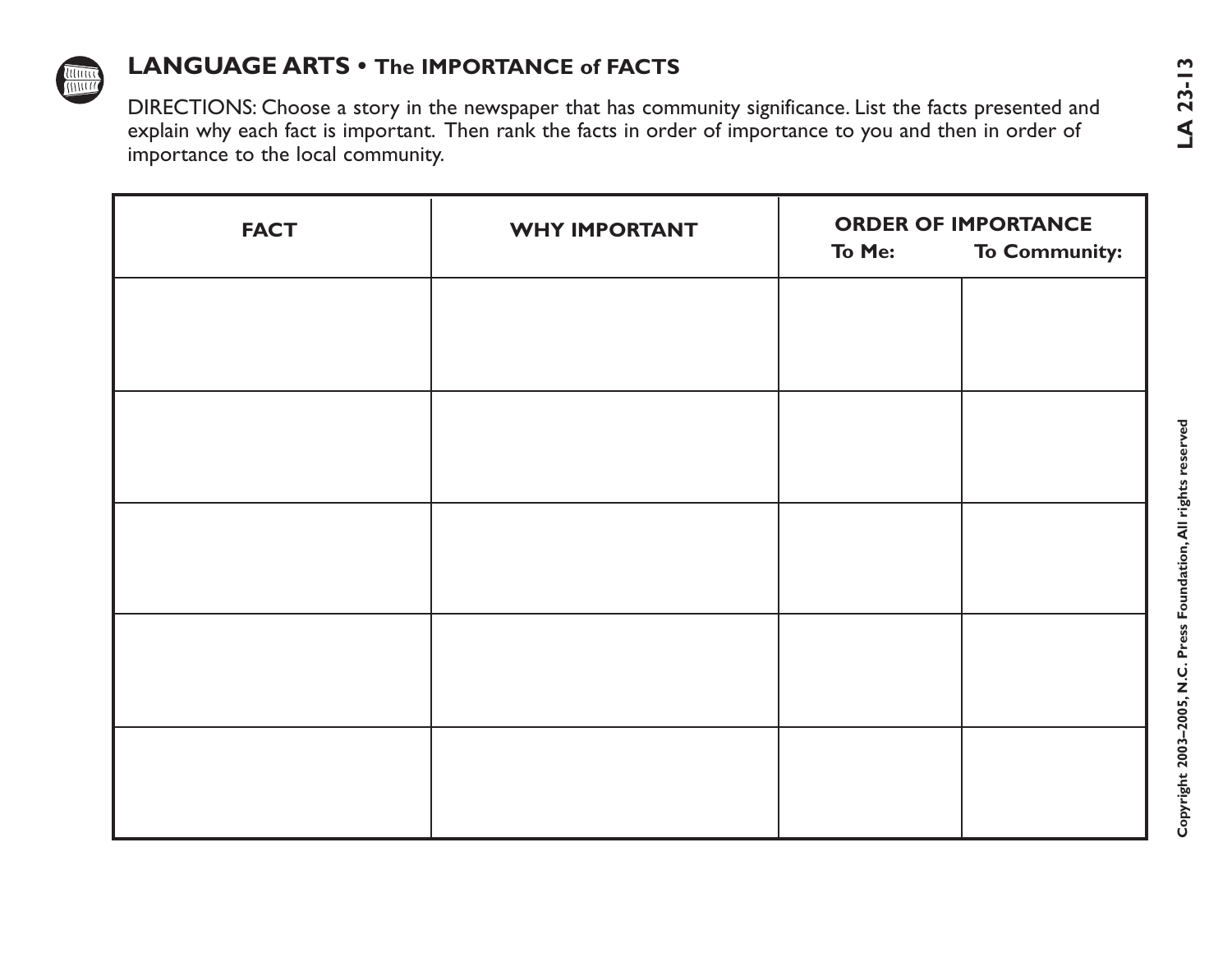## **LANGUAGE ARTS • QUESTION WORDS**



DIRECTIONS: Read a cutline or straight news story. Record answers to the questions below. First identify the action or verb which answers the "what" question.Then answer the who, where and when questions.Answers to the how and why questions may require reading beyond the opening paragraphs in a news story and require reading the story that goes with the photo and cutline.



HINT:To find the action look for the main verb or the predicate.The verb is the simple predicate, and the person, place or thing that committed the action is the simple subject.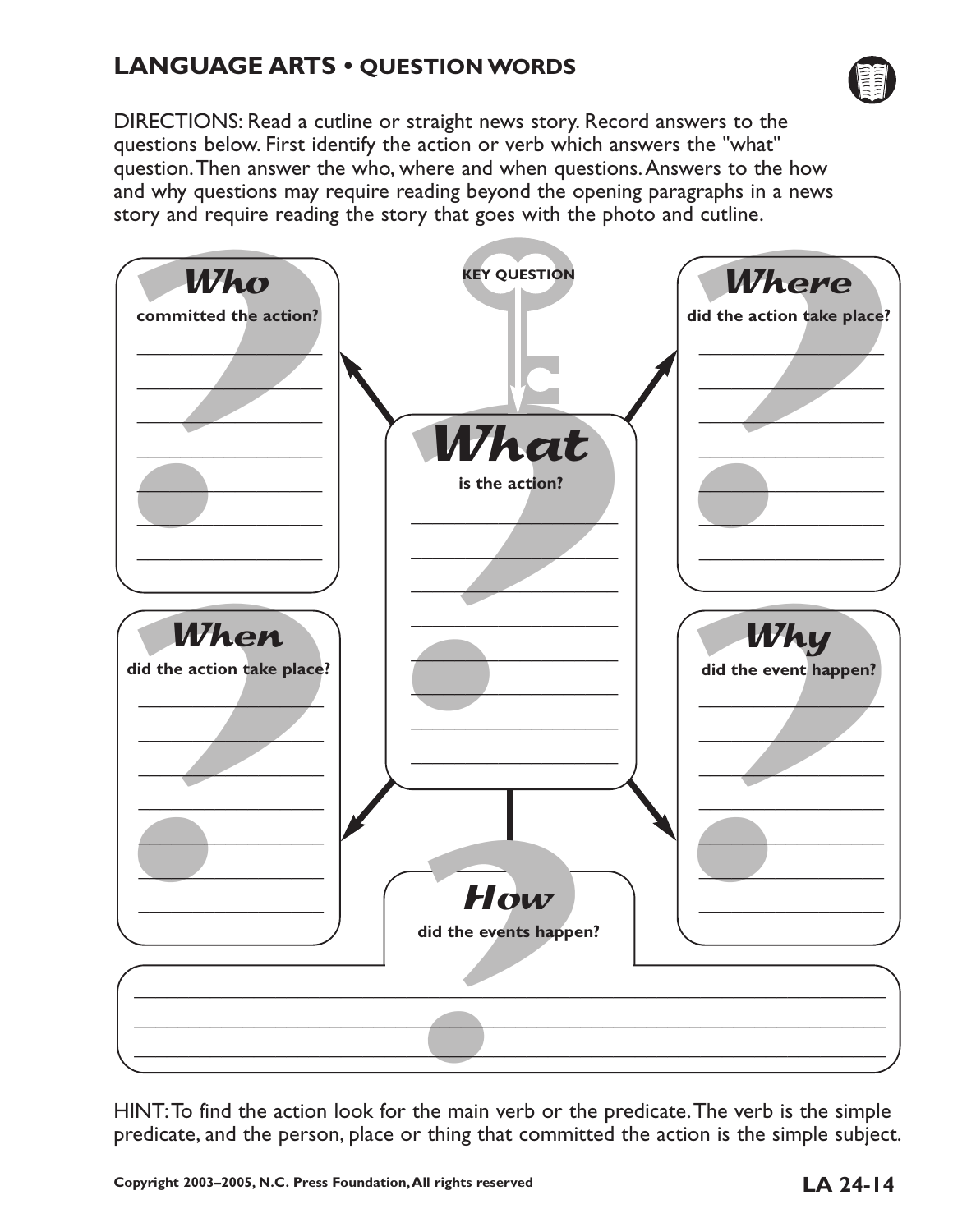## **LANGUAGE ARTS • PREPARING to READ**



DIRECTIONS: Before reading a story, study any photograph and cutline, graph and/ or map that accompany the story.Also read the story's headline and subhead.What do the different features tell you about the story? What is the story going to tell you? Write the clues and make a prediction for a story you plan to read.

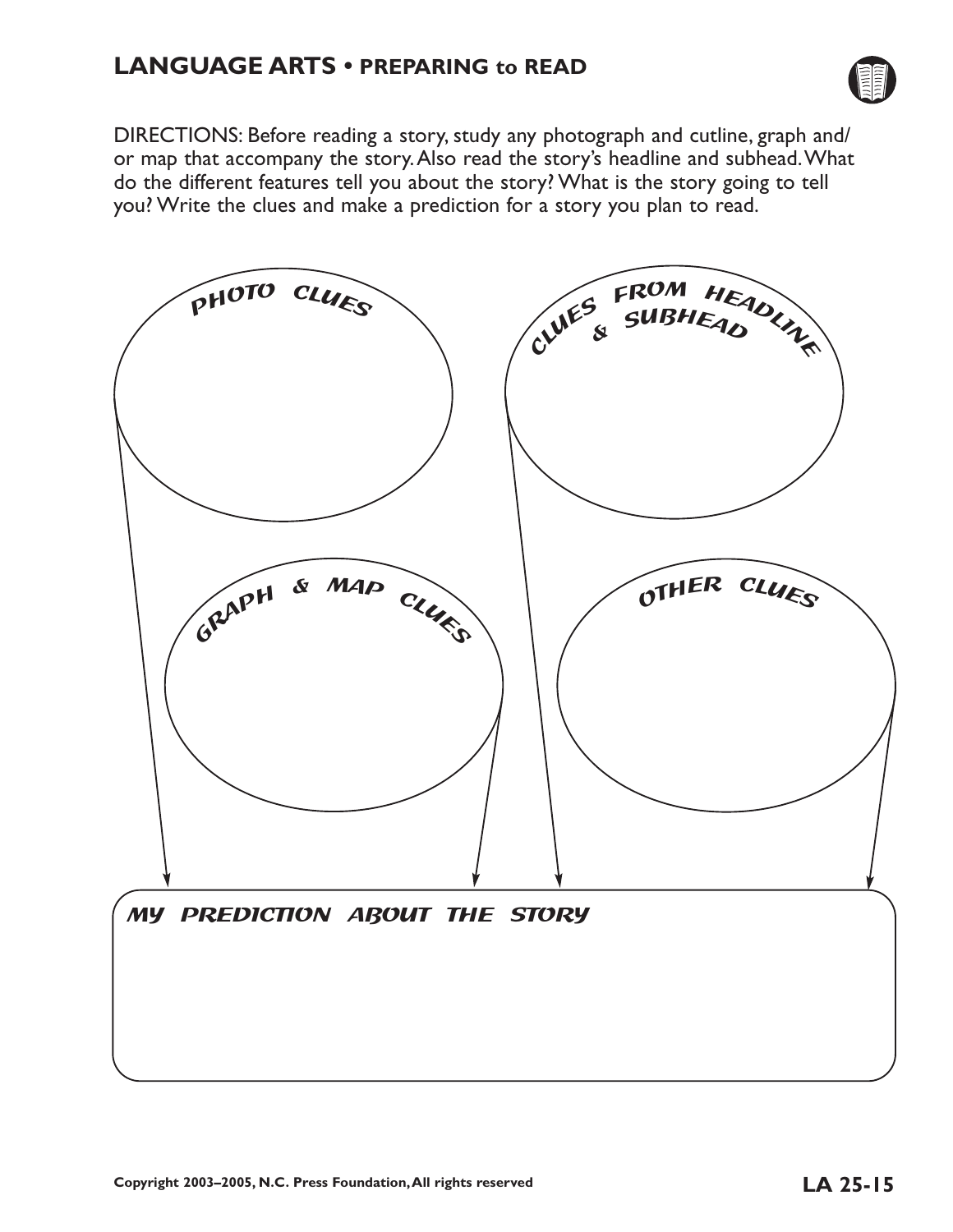# **LANGUAGE ARTS • TEXT FEATURES**



DIRECTIONS: Like other non-fiction texts, newspapers use text features to aid readers. Define each text feature and find an example from your newspaper. Include the page number where you find the feature and display the examples by cutting out, labeling and pasting them on separate paper.

|                                      | <b>DEFINITION</b> | PAGE # |
|--------------------------------------|-------------------|--------|
| Section Headings                     |                   |        |
| <b>Bold Lettering</b><br>(headlines) |                   |        |
| Subheadings                          |                   |        |
| Captions<br>(cutlines)               |                   |        |
| Photos and drawings                  |                   |        |
| Maps, Graphs<br>and Charts           |                   |        |
| Index                                |                   |        |
| Other                                |                   |        |

FOLLOW-UP: Find examples in other non-fiction and compare them to newspapers. Include Table of Contents and Glossary of Terms when looking for examples in other non-fiction sources.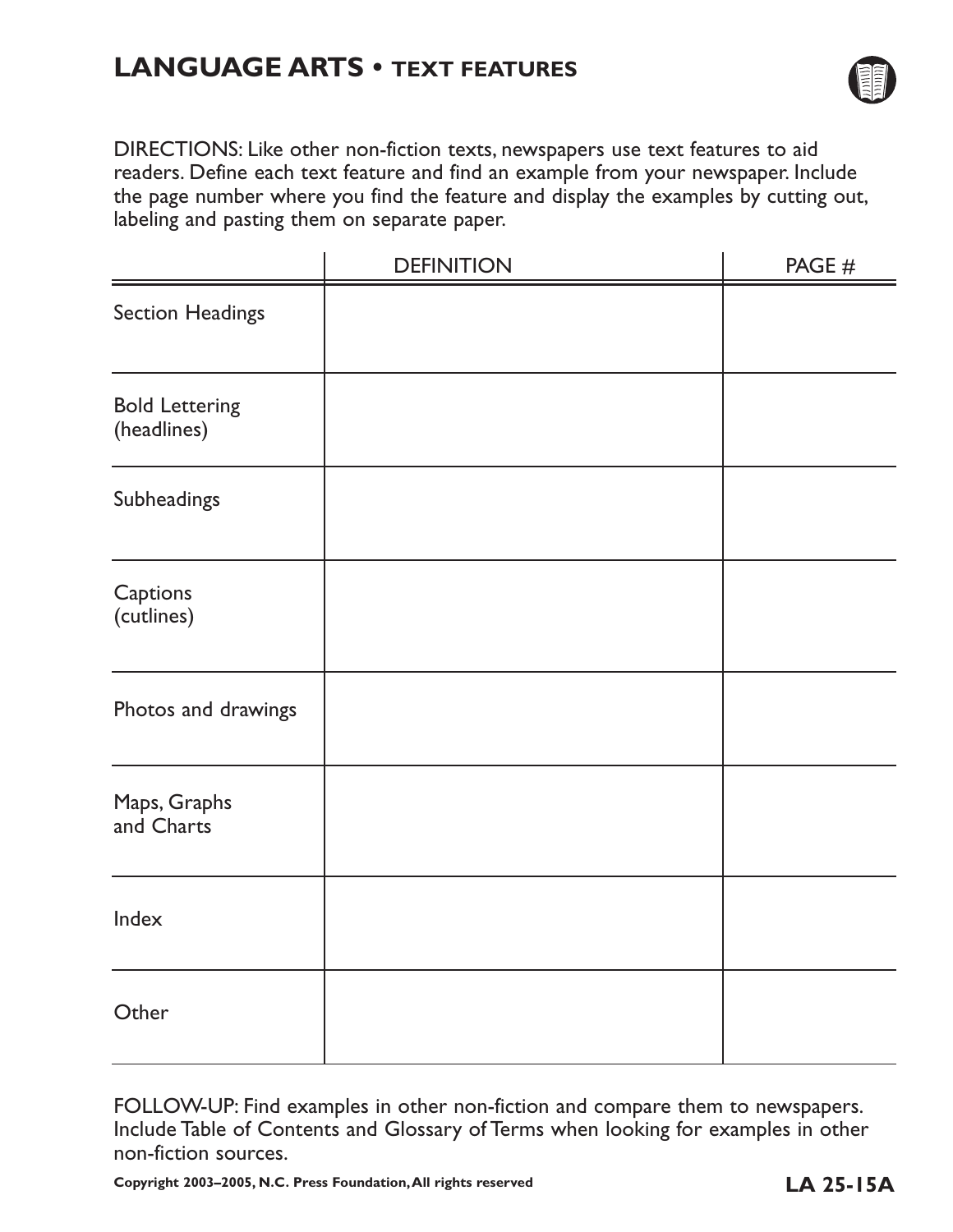# **LANGUAGE ARTS • TEXT STRUCTURES**



DIRECTIONS: Identifying text structures or the ways writers organize their stories will aid your reading and writing.Writers may use sequencing or listing in the order events take place, description of someone or something, comparing and contrasting people places or things, explaining the cause and effect of events and a problem and possible solutions.

Signal words will help you identify the specific text structure used in newspapers. Using the signal words below, identify a story or parts of a newspaper story that uses the text structures. List the page number and topic and cut out the examples and display them on separate paper:

| <b>TEXT STRUCTURE</b>                               | <b>SIGNAL WORDS*</b>                                                                                               | PAGE #/ TOPIC |
|-----------------------------------------------------|--------------------------------------------------------------------------------------------------------------------|---------------|
| Description                                         | such as, for example<br>for instance, most<br>importantly, in front,<br>beside, near                               |               |
| Sequencing                                          | first, second, third,<br>then, before, not long after<br>next, at the same time,<br>finally                        |               |
| Comparison and<br>Contrast                          | similar to, different from<br>like, unlike, but, in contrast,<br>both, also, too, as well as, on<br>the other hand |               |
| Cause and effect<br>Problem and<br><b>Solutions</b> | therefore, so, this led to,<br>as a result, because, if then                                                       |               |

FOLLOW-UP: Employ all text structures in your writing about topics in the news.

\*Wiley Belvins, Handout, NCRA conference, March 2005.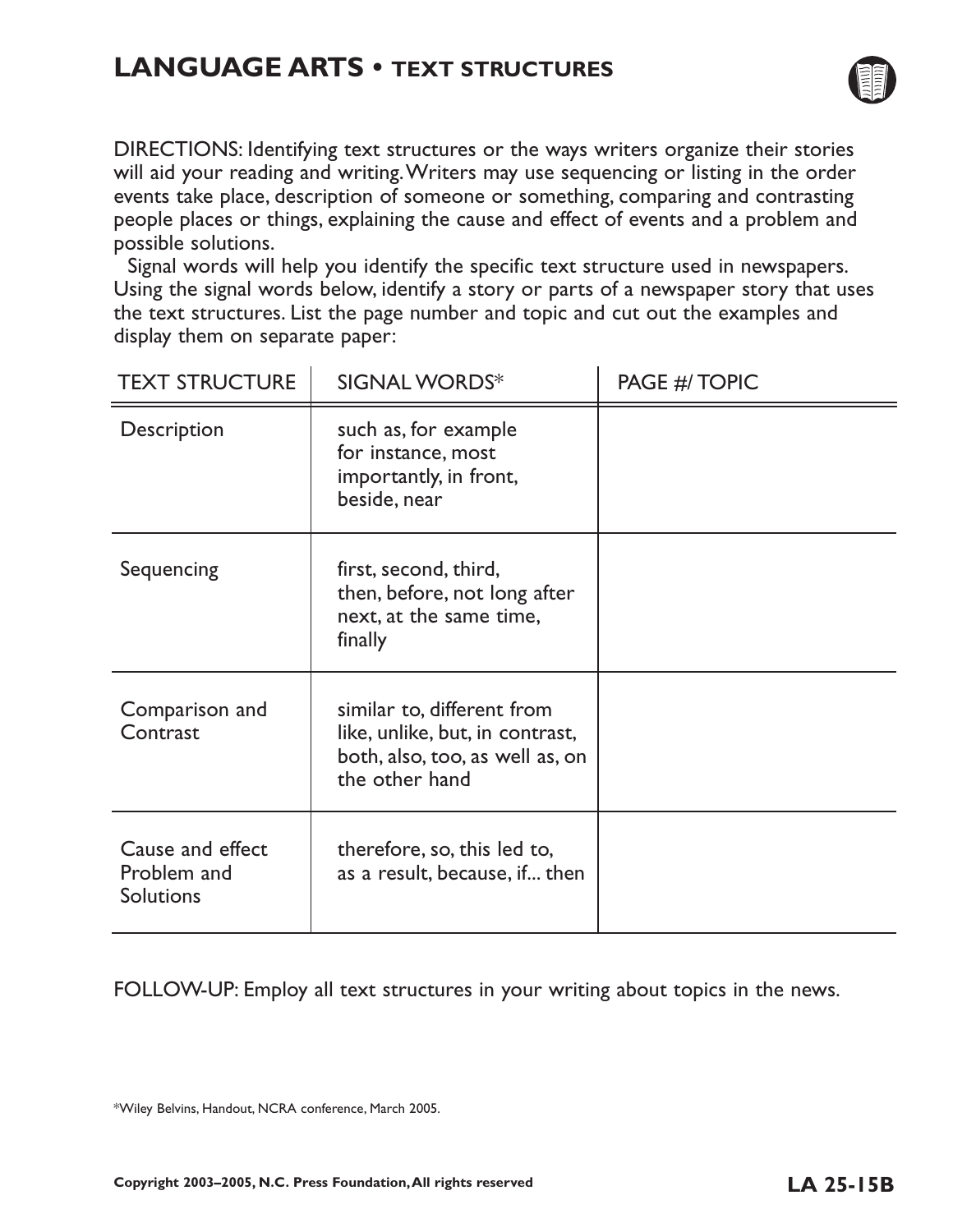## **LANGUAGE ARTS • PREPARATION,ASSISTANCE and REFLECTION**



DIRECTIONS: Before reading a newspaper story, tell what you know about the topic. In the form of questions, tell what you expect to learn.Then while reading, write down what you learned.Think more about what you would like to know and where you can find the information. Conduct research to answer key questions. Use additional paper if necessary.



**Copyright 2003–2005, N.C. Press Foundation,All rights reserved LA 25-16**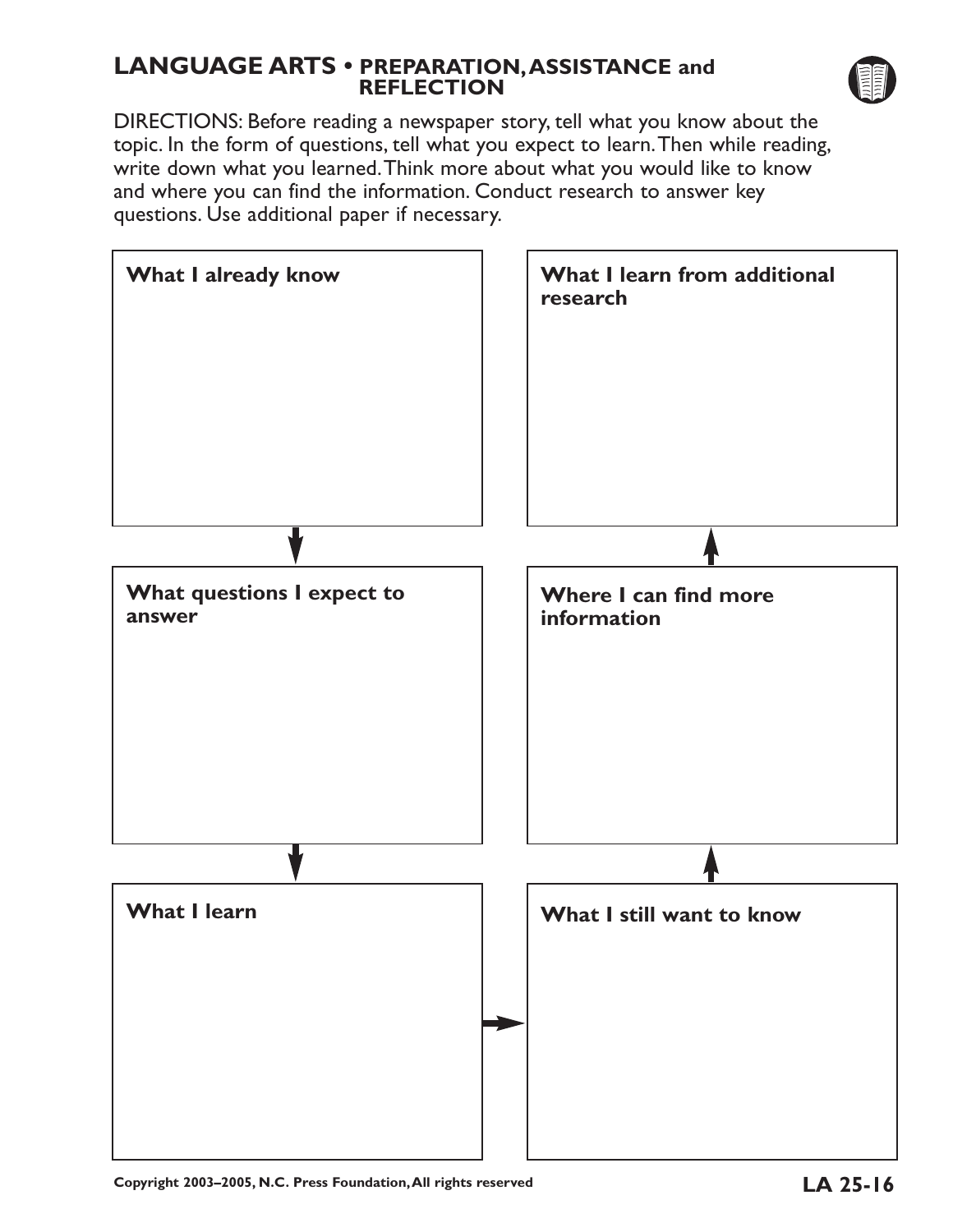## **LANGUAGE ARTS • MAJOR and MINOR INFORMATION**



DIRECTIONS: Read at least four articles from the newspaper and classify the information in the articles as major or minor information. Be prepared to explain your interpretation and give the headline of story, page number, major information and minor information.

| <b>ARTICLE &amp; PAGE</b><br><b>NUMBER</b> | <b>MAJOR</b><br><b>INFORMATION</b> | <b>MINOR</b><br><b>INFORMATION</b> |
|--------------------------------------------|------------------------------------|------------------------------------|
|                                            |                                    |                                    |
|                                            |                                    |                                    |
|                                            |                                    |                                    |
|                                            |                                    |                                    |
|                                            |                                    |                                    |
|                                            |                                    |                                    |
|                                            |                                    |                                    |
|                                            |                                    |                                    |
|                                            |                                    |                                    |
|                                            |                                    |                                    |
|                                            |                                    |                                    |
|                                            |                                    |                                    |
|                                            |                                    |                                    |
|                                            |                                    |                                    |
|                                            |                                    |                                    |
|                                            |                                    |                                    |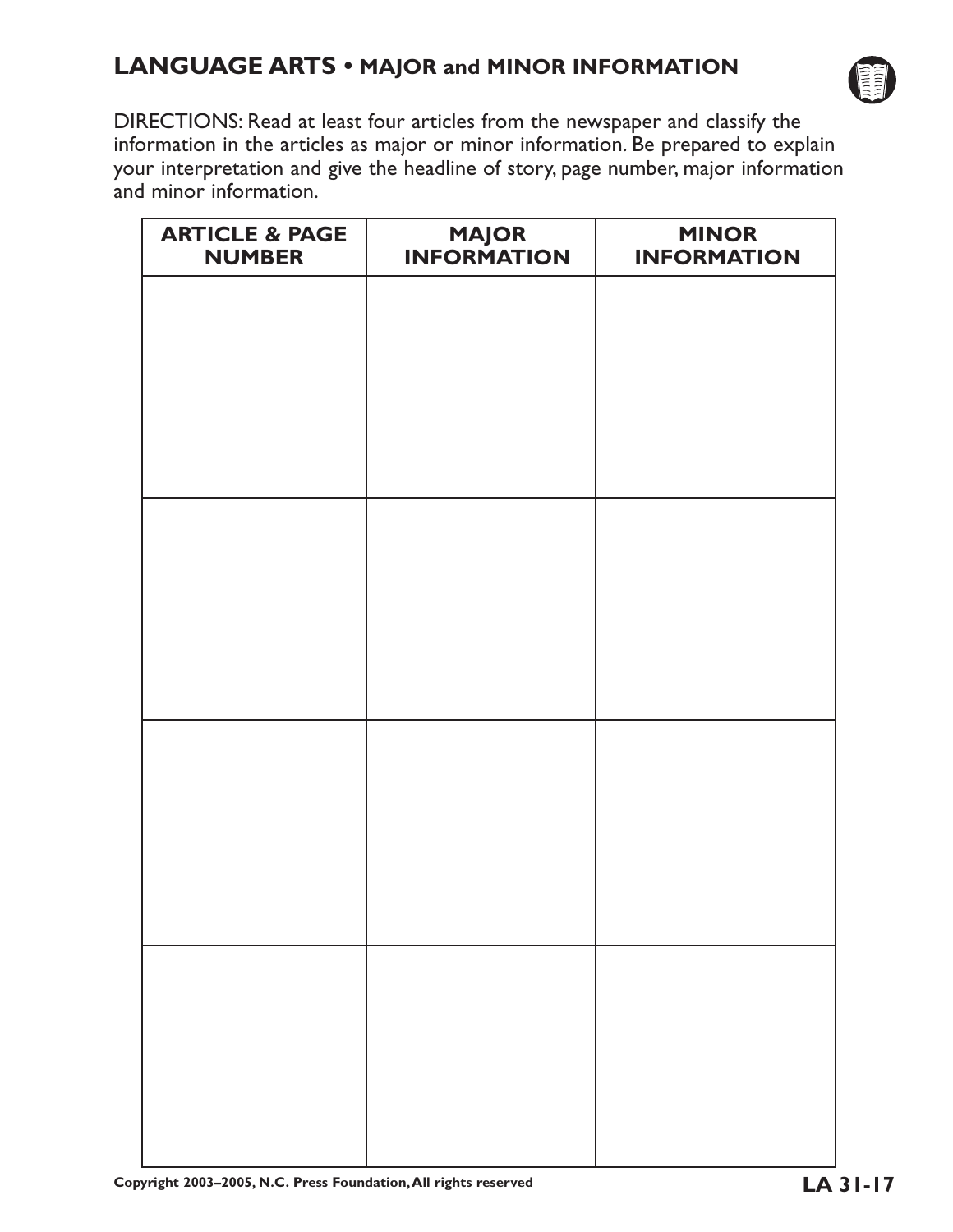

DIRECTIONS: Select a photo, comic, straight news story, feature, advice column, letter to the editor, editorial or other column. Record cause/effect relationships.

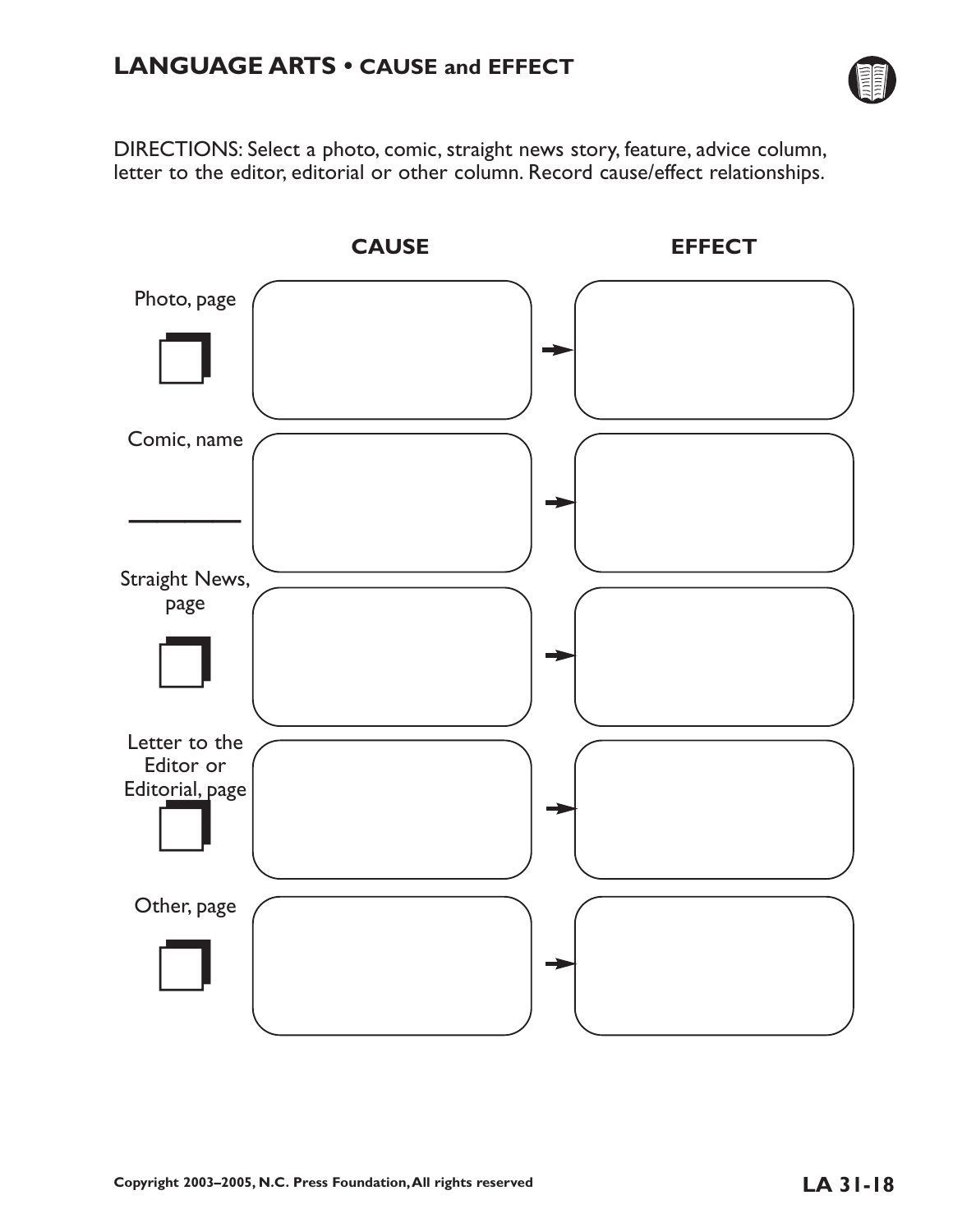

DIRECTIONS: See how many people's names and other information you can find in today's newspaper to fill in the boxes below:

|                                             | <b>BY JOB</b>                         |
|---------------------------------------------|---------------------------------------|
| Job: Politician (City or State)             | Job: Athlete                          |
|                                             |                                       |
| Title or Job: ___________________________   |                                       |
| Job: Politician (National or International) | Job: Entertainer (Movies, TV or Music |
|                                             |                                       |
|                                             | Medium: ___________________________   |
| Job: Leader from another country            |                                       |

|                                                                 | <b>BY DESCRIPTION</b>             |
|-----------------------------------------------------------------|-----------------------------------|
| What did he or she do or<br>What is he or she accused of doing? | Accident victim: ________________ |
| Hero: ________________________<br>What did he or she do?        | Choose your own                   |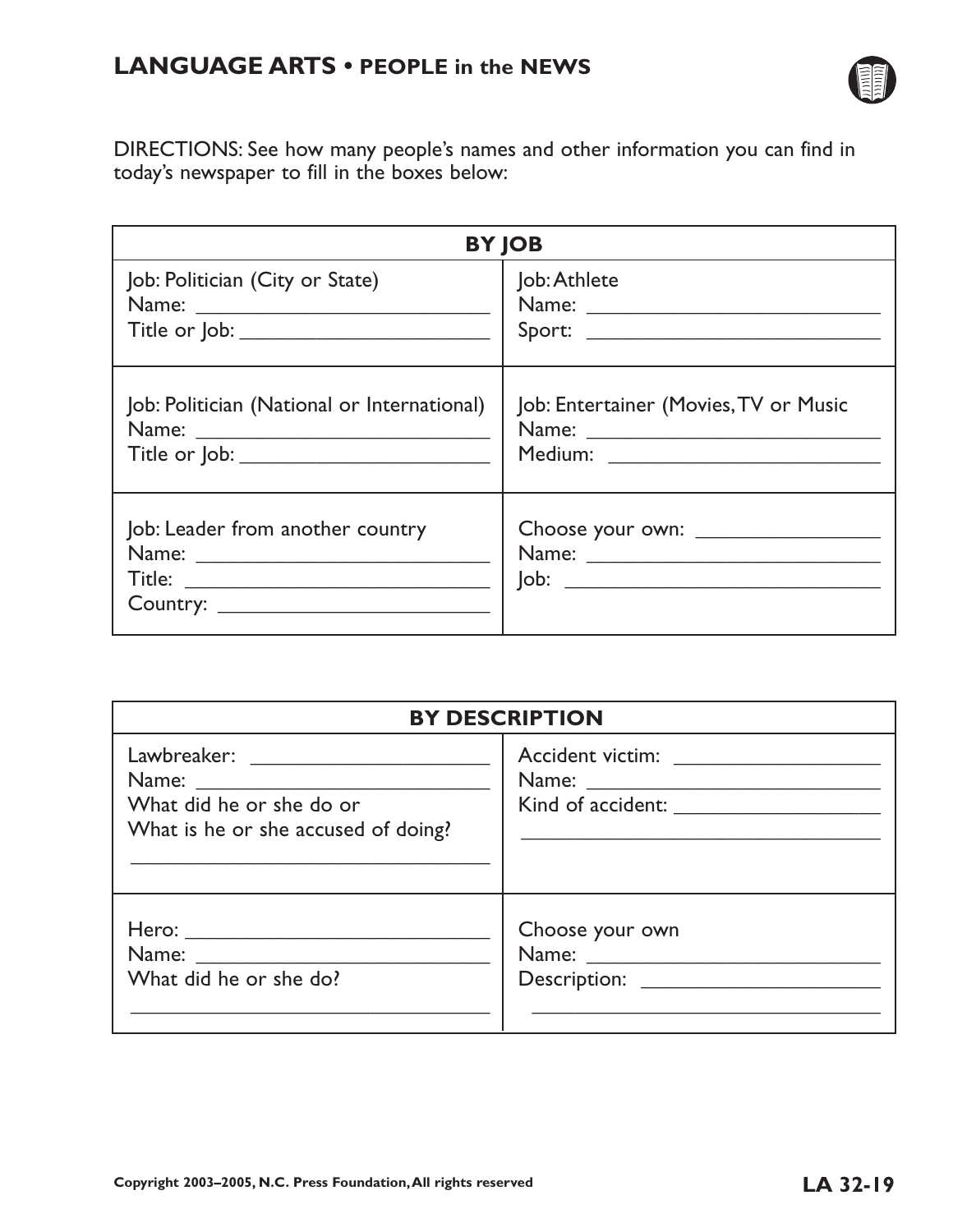

DIRECTIONS: Choose a news story about an event that can affect people's lives. Copy the headline. Fill in the rectangles by responding to the questions. Discuss your responses with the class.



## **What are the future implications?**

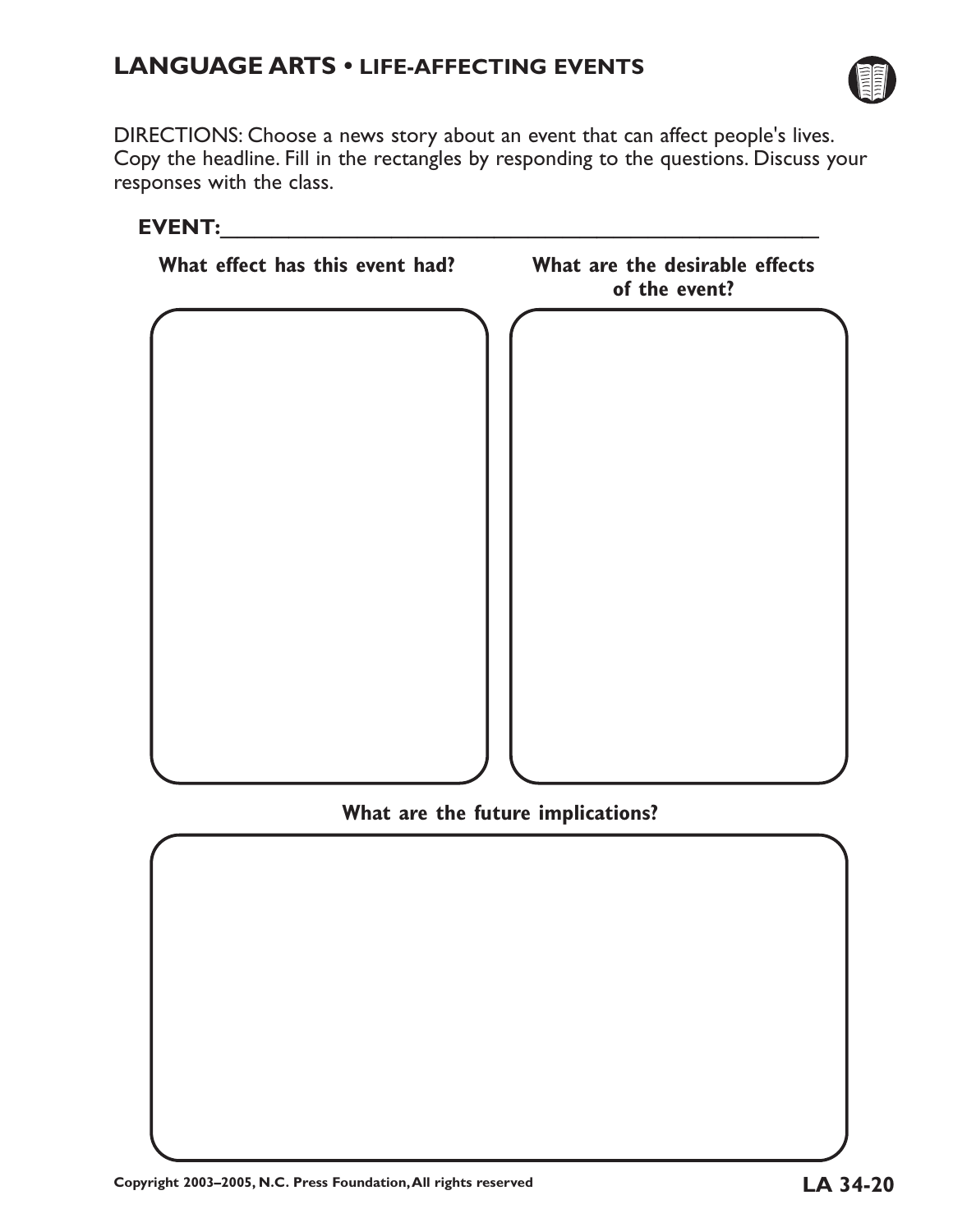## **LANGUAGE ARTS • ANALYZING ARTICLES: Summary Sheet**



DIRECTIONS: Choose an article and read it carefully. Complete the following:

1. Identify the newspaper: \_\_\_\_\_\_\_\_\_\_\_\_\_\_\_\_\_\_\_\_\_\_\_\_\_\_\_\_\_\_\_\_\_\_\_\_\_\_\_\_\_\_\_\_\_ 2. Give the date: \_\_\_\_\_\_\_\_\_\_\_\_\_\_\_\_\_\_\_\_\_\_\_\_\_\_\_\_\_\_\_\_\_\_\_\_\_\_\_\_\_\_\_\_\_\_\_\_\_\_\_\_\_ 3. Name the writer (reporter, columnist): 4. Classify the article according to topic: 5. Circle the important facts and factual statements. 6. Underline opinions and put a box around the names of people who offer them. 7.Write a brief summary: \_\_\_\_\_\_\_\_\_\_\_\_\_\_\_\_\_\_\_\_\_\_\_\_\_\_\_\_\_\_\_\_\_\_\_\_\_\_\_\_\_\_\_\_\_  $\overline{\phantom{a}}$  , and the contract of the contract of the contract of the contract of the contract of the contract of the contract of the contract of the contract of the contract of the contract of the contract of the contrac  $\overline{\phantom{a}}$  , and the contract of the contract of the contract of the contract of the contract of the contract of the contract of the contract of the contract of the contract of the contract of the contract of the contrac  $\overline{\phantom{a}}$  , and the contract of the contract of the contract of the contract of the contract of the contract of the contract of the contract of the contract of the contract of the contract of the contract of the contrac  $\overline{\phantom{a}}$  , and the contract of the contract of the contract of the contract of the contract of the contract of the contract of the contract of the contract of the contract of the contract of the contract of the contrac  $\overline{\phantom{a}}$  , and the contract of the contract of the contract of the contract of the contract of the contract of the contract of the contract of the contract of the contract of the contract of the contract of the contrac  $\overline{\phantom{a}}$  , and the contract of the contract of the contract of the contract of the contract of the contract of the contract of the contract of the contract of the contract of the contract of the contract of the contrac  $\overline{\phantom{a}}$  , and the contract of the contract of the contract of the contract of the contract of the contract of the contract of the contract of the contract of the contract of the contract of the contract of the contrac  $\overline{\phantom{a}}$  , and the contract of the contract of the contract of the contract of the contract of the contract of the contract of the contract of the contract of the contract of the contract of the contract of the contrac 8. Relate the information in the article to other experiences or reading:  $\overline{\phantom{a}}$  , and the contract of the contract of the contract of the contract of the contract of the contract of the contract of the contract of the contract of the contract of the contract of the contract of the contrac  $\overline{\phantom{a}}$  , and the contract of the contract of the contract of the contract of the contract of the contract of the contract of the contract of the contract of the contract of the contract of the contract of the contrac  $\overline{\phantom{a}}$  , and the contract of the contract of the contract of the contract of the contract of the contract of the contract of the contract of the contract of the contract of the contract of the contract of the contrac  $\overline{\phantom{a}}$  , and the contract of the contract of the contract of the contract of the contract of the contract of the contract of the contract of the contract of the contract of the contract of the contract of the contrac  $\overline{\phantom{a}}$  , and the contract of the contract of the contract of the contract of the contract of the contract of the contract of the contract of the contract of the contract of the contract of the contract of the contrac 9. Save the page where you found the story and staple it to this summary sheet.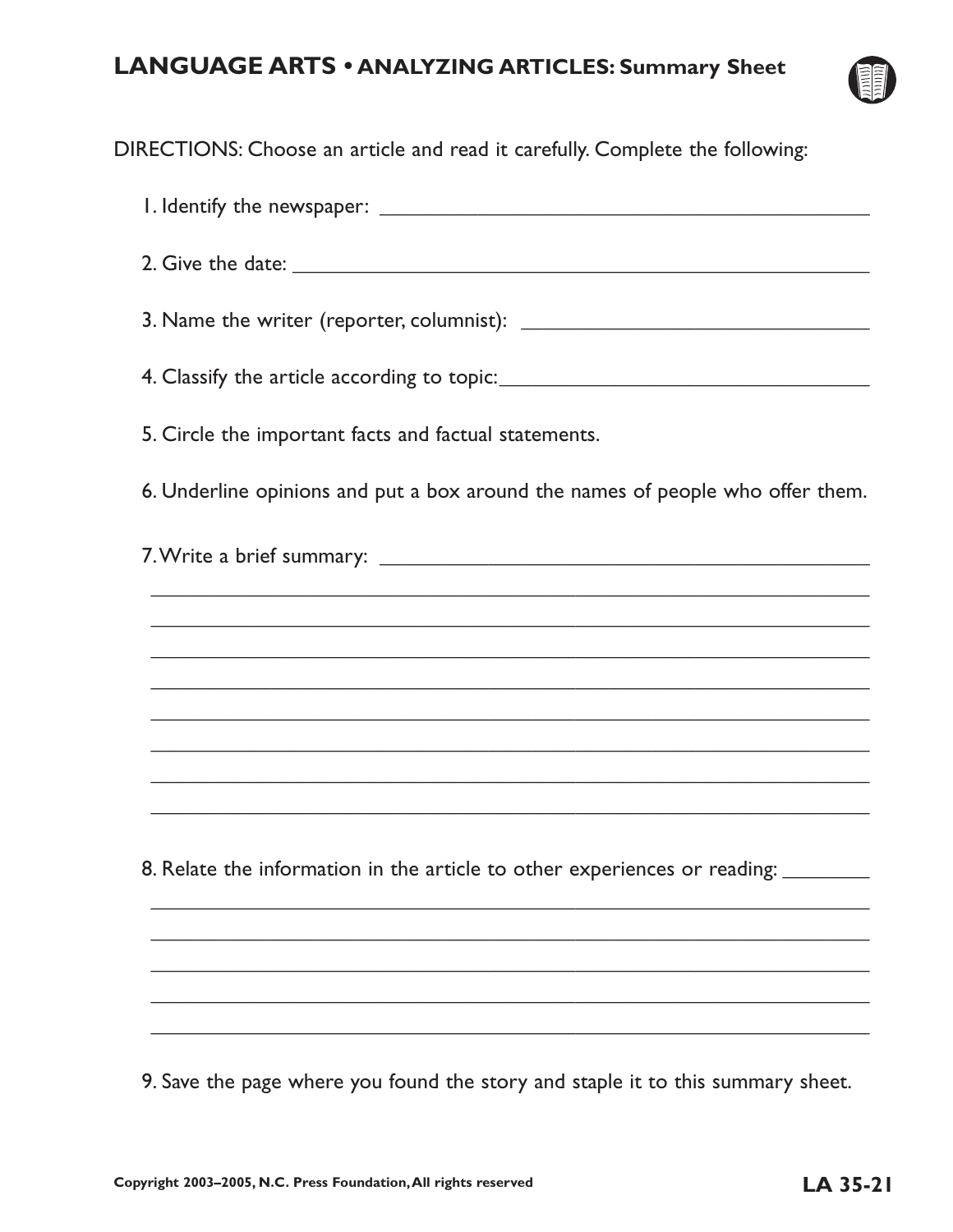## **LANGUAGE ARTS . READING STRATEGY**



|       | DIRECTIONS: Choose a newspaper story to read and follow the directions below:      |
|-------|------------------------------------------------------------------------------------|
|       | I. What do you know about the topic already?                                       |
|       | a. What real facts do you know about the topic? ________________________________   |
|       |                                                                                    |
|       |                                                                                    |
|       |                                                                                    |
|       |                                                                                    |
|       |                                                                                    |
|       |                                                                                    |
|       |                                                                                    |
|       |                                                                                    |
|       |                                                                                    |
|       |                                                                                    |
|       |                                                                                    |
|       |                                                                                    |
|       |                                                                                    |
|       | 2. What unanswered questions on the topic do you have? _________________________   |
|       |                                                                                    |
|       |                                                                                    |
|       |                                                                                    |
|       |                                                                                    |
|       |                                                                                    |
|       |                                                                                    |
|       | 3. If you were to read a story or editorial on the topic, what might you expect to |
| find? |                                                                                    |
|       |                                                                                    |
|       |                                                                                    |
|       |                                                                                    |
|       |                                                                                    |
|       |                                                                                    |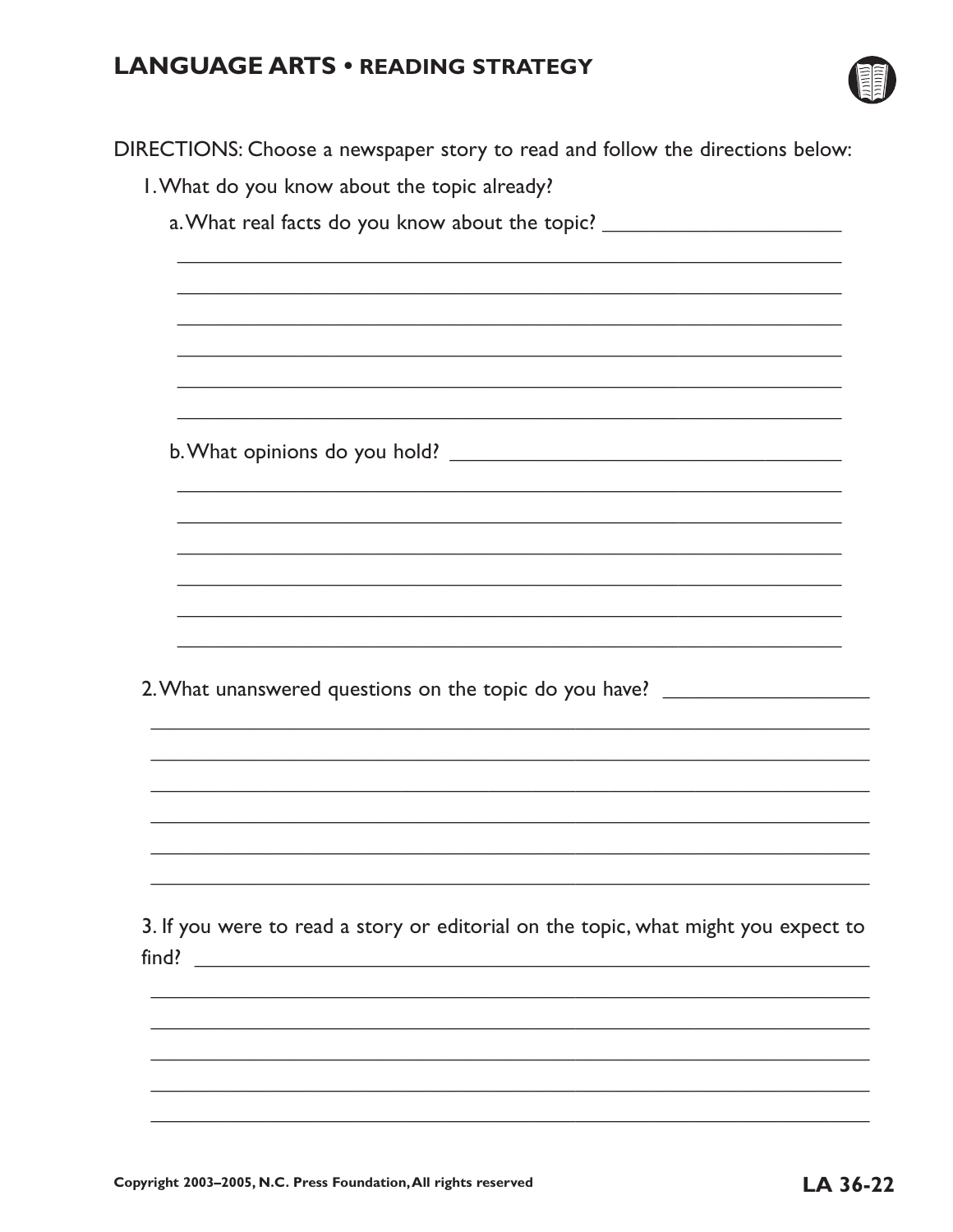

4. What would you hope to learn from the story or editorial? \_\_\_\_\_\_\_\_\_\_\_\_\_\_\_\_\_\_\_  $\overline{\phantom{a}}$  , and the contract of the contract of the contract of the contract of the contract of the contract of the contract of the contract of the contract of the contract of the contract of the contract of the contrac  $\overline{\phantom{a}}$  , and the contract of the contract of the contract of the contract of the contract of the contract of the contract of the contract of the contract of the contract of the contract of the contract of the contrac  $\overline{\phantom{a}}$  , and the contract of the contract of the contract of the contract of the contract of the contract of the contract of the contract of the contract of the contract of the contract of the contract of the contrac  $\overline{\phantom{a}}$  , and the contract of the contract of the contract of the contract of the contract of the contract of the contract of the contract of the contract of the contract of the contract of the contract of the contrac  $\overline{\phantom{a}}$  , and the contract of the contract of the contract of the contract of the contract of the contract of the contract of the contract of the contract of the contract of the contract of the contract of the contrac  $\overline{\phantom{a}}$  , and the contract of the contract of the contract of the contract of the contract of the contract of the contract of the contract of the contract of the contract of the contract of the contract of the contrac  $\overline{\phantom{a}}$  , and the contract of the contract of the contract of the contract of the contract of the contract of the contract of the contract of the contract of the contract of the contract of the contract of the contrac  $\overline{\phantom{a}}$  , and the contract of the contract of the contract of the contract of the contract of the contract of the contract of the contract of the contract of the contract of the contract of the contract of the contrac  $\overline{\phantom{a}}$  , and the contract of the contract of the contract of the contract of the contract of the contract of the contract of the contract of the contract of the contract of the contract of the contract of the contrac  $\overline{\phantom{a}}$  , and the contract of the contract of the contract of the contract of the contract of the contract of the contract of the contract of the contract of the contract of the contract of the contract of the contrac

5. Now, READ your selection with both a black and colored pencil/pen or highlighter in hand.

 $\overline{\phantom{a}}$  , and the contract of the contract of the contract of the contract of the contract of the contract of the contract of the contract of the contract of the contract of the contract of the contract of the contrac

 $\overline{\phantom{a}}$  , and the contract of the contract of the contract of the contract of the contract of the contract of the contract of the contract of the contract of the contract of the contract of the contract of the contrac

 $\overline{\phantom{a}}$  , and the contract of the contract of the contract of the contract of the contract of the contract of the contract of the contract of the contract of the contract of the contract of the contract of the contrac

- a. Underline any facts you find
- b. Circle any opinions.
- c. Draw a squiggly line under any information you find that you expected to find or wanted to know.
- d. Box information you were surprised to find.
- e. Use a colored pencil/pen to highlight anything you want to remember.

Oline Stigers, *Reading Strategy with the Newspaper,* Handout, Cedar Rapids, Iowa: *The Gazette.*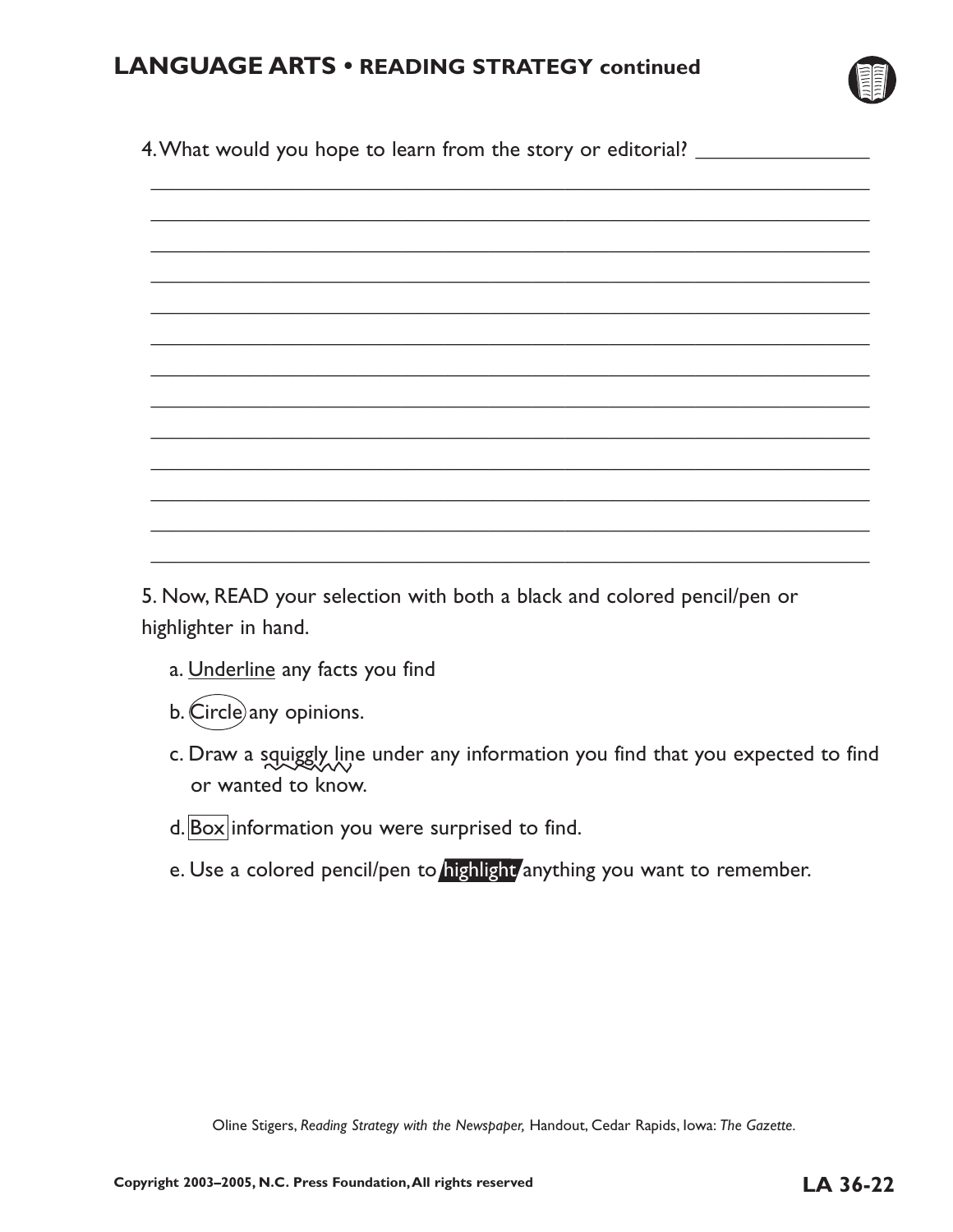

DIRECTIONS: Form a group of six. Select a story from today's newspaper. Read it aloud or silently. Each person in your group should assume a role.



FOLLOW-UP:After completing your job, report to your group and make improvements in your presentation. Organize your group to present to the class.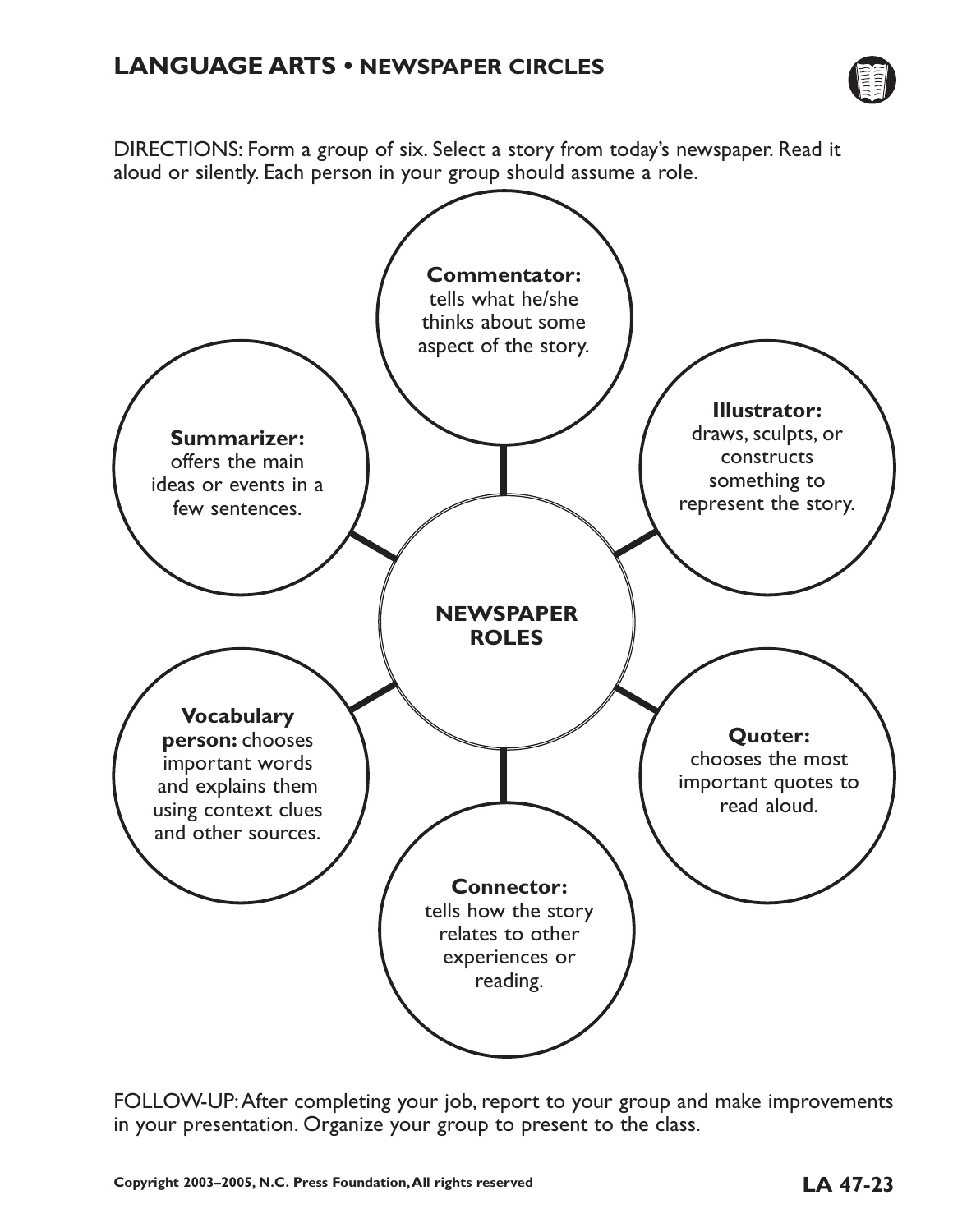

DIRECTIONS: Select newspaper stories that relate to the different intelligences listed above the boxes.



FOLLOW-UP:Try to find one story that reflects most or all of the intelligences.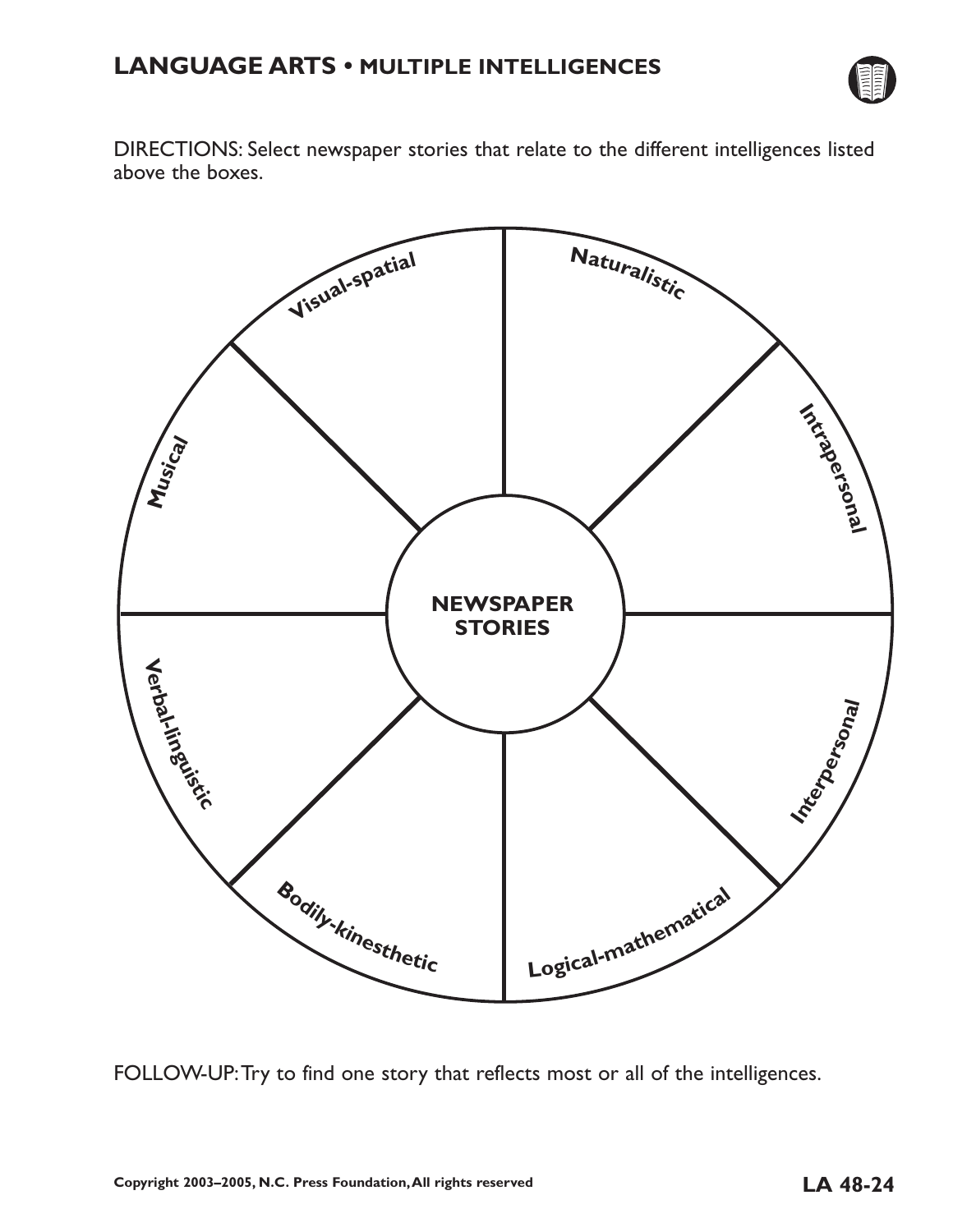## **LANGUAGE ARTS • A STUDY GUIDE (Bloom)**



DIRECTIONS:Working in a group of two or three, choose a newspaper article to study carefully. Read the story. Fill in the questions below with details from your chosen article.Then answer the questions:

| I. Knowledge                                                                     |
|----------------------------------------------------------------------------------|
|                                                                                  |
|                                                                                  |
|                                                                                  |
|                                                                                  |
| 2. Comprehension                                                                 |
|                                                                                  |
| 3. Application                                                                   |
|                                                                                  |
| 4. Analysis                                                                      |
|                                                                                  |
| 5. Synthesis                                                                     |
|                                                                                  |
| 6. Evaluation                                                                    |
| Do you agree with (a viewpoint offered by someone in the story or the opinion    |
| expressed by the person writing the opinion) __________________________________? |
|                                                                                  |
|                                                                                  |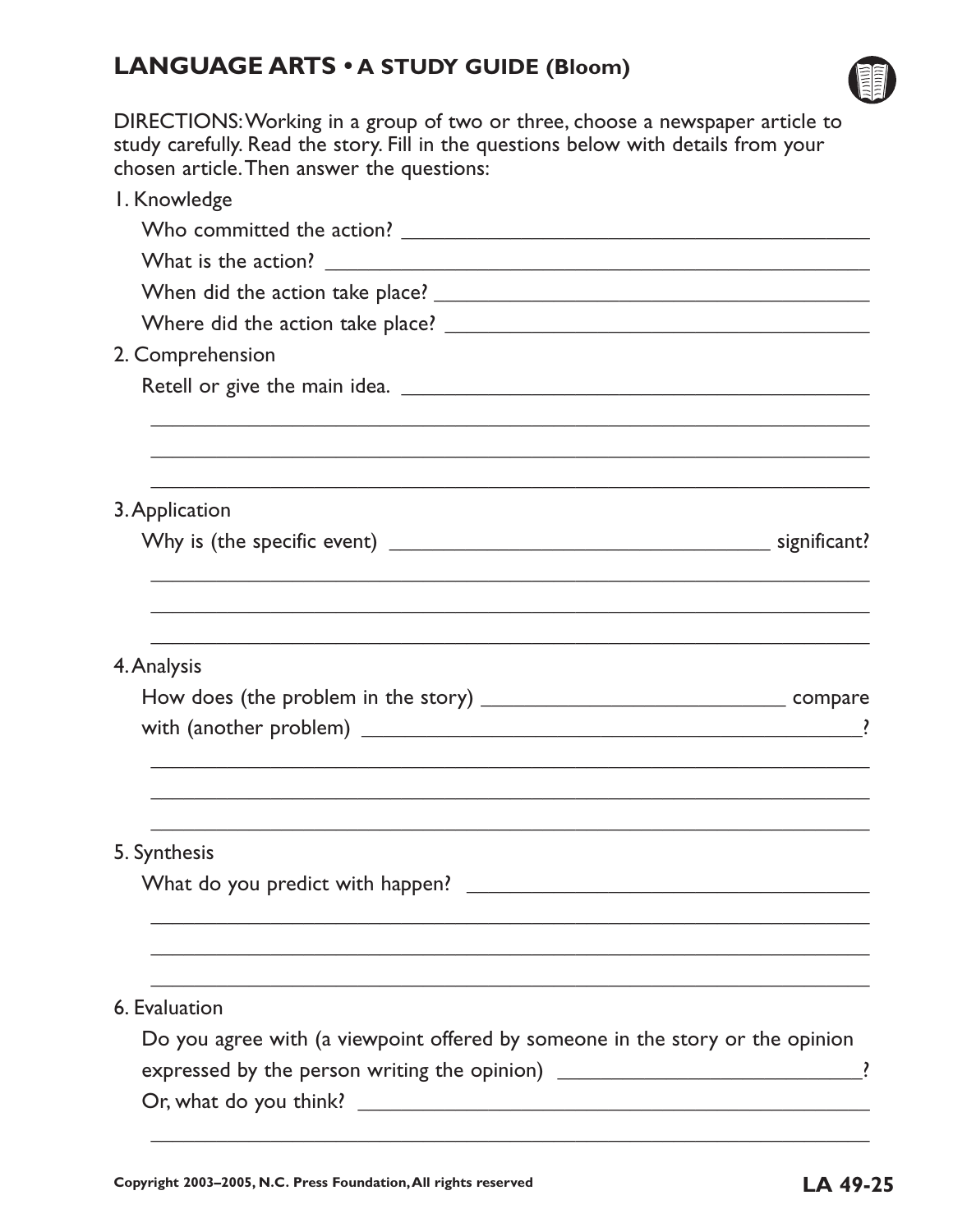## **LANGUAGE ARTS • READER RESPONSES**



DIRECTIONS: Respond to a story, letter to the editor, editorial, photo or other written or visual material in the newspaper by completing one or more open-ended sentences.

FOLLOW-UP: Keep a news journal in which you respond to something you read in each newspaper you read. Save the page for the entries that most interest you. Keep them in a folder. Choose the story and journal entry that interests you most. Use it as the starting point for an essay. Refer to the story you saved, as needed.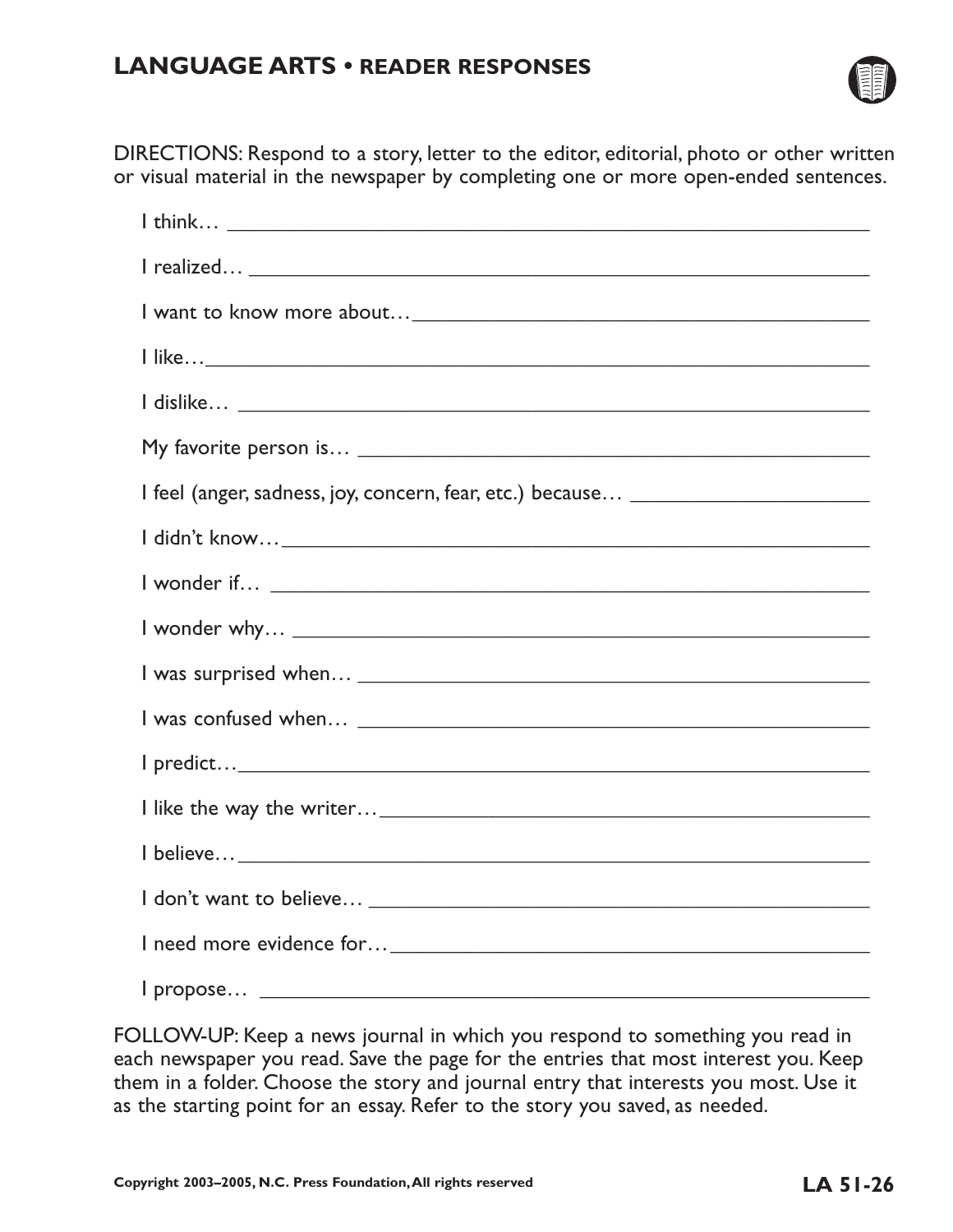## **LANGUAGE ARTS • READER RESPONSE: Sharing Ideas**



DIRECTIONS: Read a story, and, respond to your reading by completing an openended sentence such as "I like...," "I wonder why..." and "I need more evidence for...." Write your response in the top frame. Pass to another student who read the same story.That person should write in the second frame and pass it to a third and fourth classmate for their responses.The second, third and fourth students may reflect on the first writer's thoughts or may respond to other students' writing. If they read other stories in the newspaper, they may connect the original idea with ideas and events from the other stories.



FOLLOW-UP:After everyone responds, form a group to read aloud what everyone had to say. Discuss similarities and differences in viewpoints and approaches.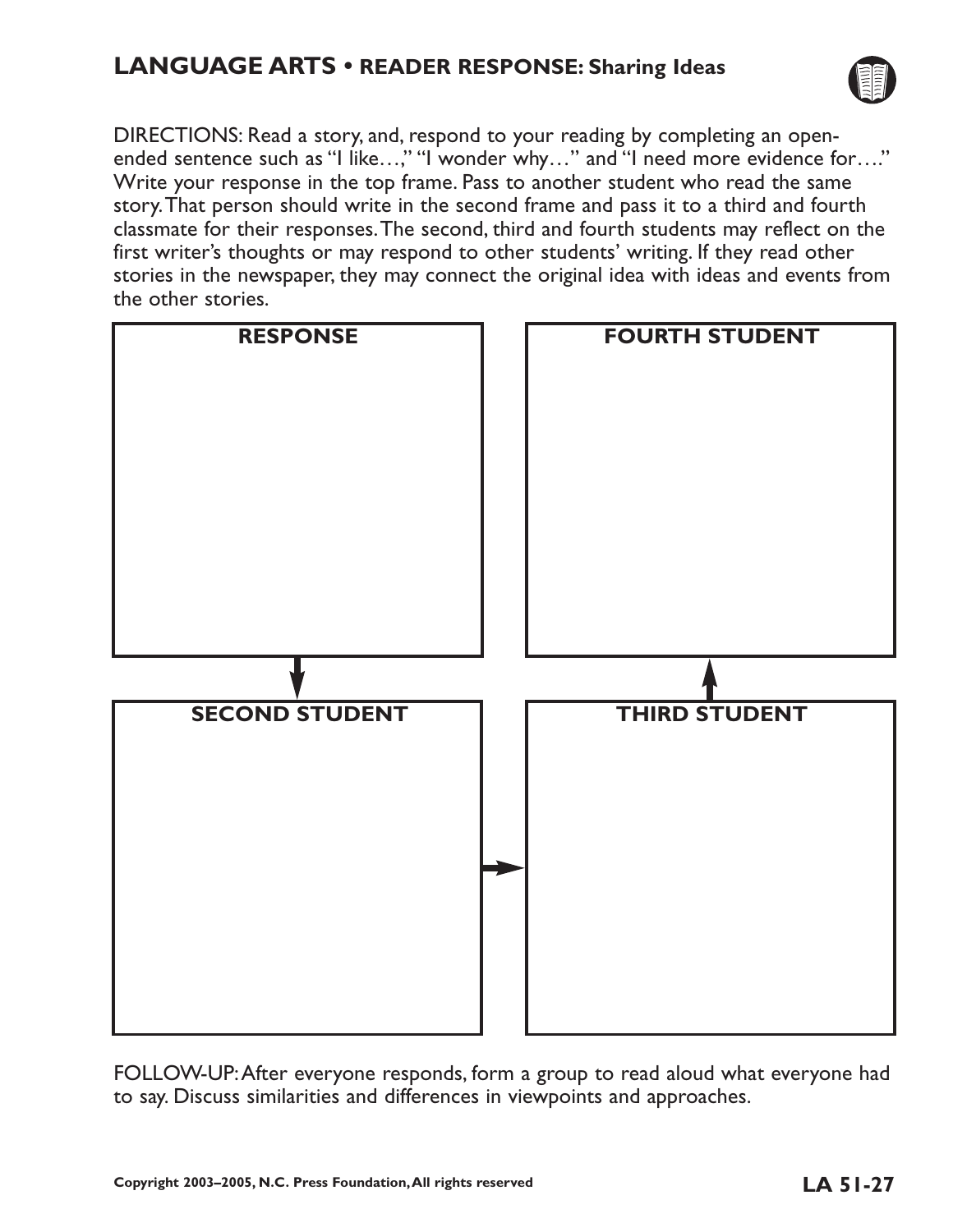

DIRECTIONS: Choose a person from the newspaper to write about. Use the formula below to create a five-line poem.

Formula:

- Line 1 Tell whom you are talking about.
- Line 2 Describe the person with two adjectives connected by "and" or "but."
- Line 3 Use a verb and an adverb to show this person in a typical action.
- Line 4 Think up a comparison to show this person in a typical action.
- Line 5 Use an "if only" phrase which expresses something you wish for regarding this person.

### Example:

## **Fireman** Strong and Fearless

Working courageously As brave as a gladiator If only I could be so bold.

| Line I         |  |
|----------------|--|
|                |  |
| Line 3         |  |
|                |  |
| Line 5 If only |  |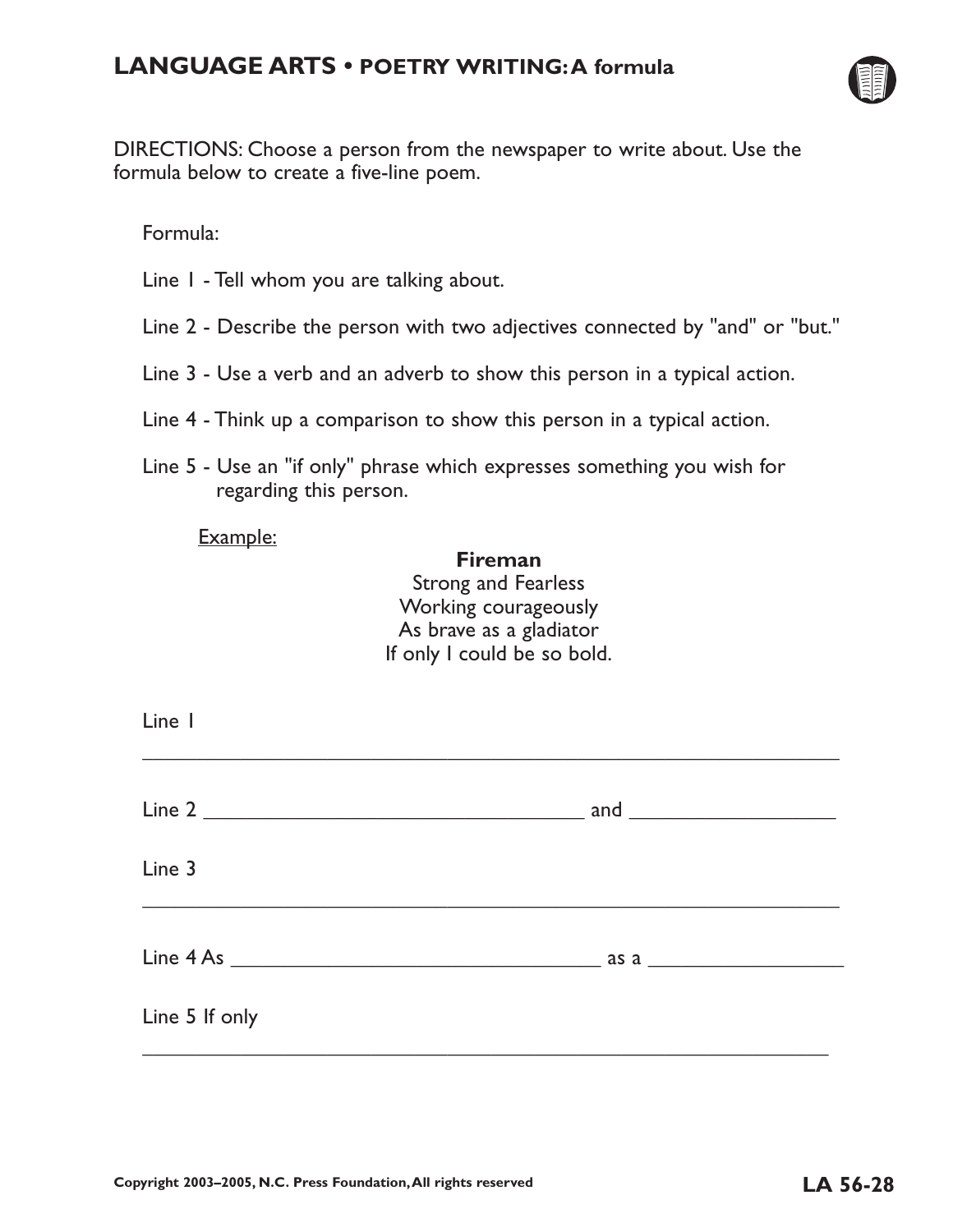

WORKING CHANTS<br>
Poetry has always been a part of everyday<br>
Elie, and just as people now might listen to<br>
life, and just as people now might listen to<br>
the radio which the day before the color frequencies that the color of

# **LANGUAGE ARTS • MORE POETRY:Working Chants**

\_\_\_\_\_\_\_\_\_\_\_\_\_\_\_\_\_\_\_\_\_\_\_\_\_\_\_\_\_\_\_\_\_\_\_\_\_\_\_\_\_\_\_\_\_\_\_\_\_\_\_\_

\_\_\_\_\_\_\_\_\_\_\_\_\_\_\_\_\_\_\_\_\_\_\_\_\_\_\_\_\_\_\_\_\_\_\_\_\_\_\_\_\_\_\_\_\_\_\_\_\_\_\_\_

\_\_\_\_\_\_\_\_\_\_\_\_\_\_\_\_\_\_\_\_\_\_\_\_\_\_\_\_\_\_\_\_\_\_\_\_\_\_\_\_\_\_\_\_\_\_\_\_\_\_\_\_

\_\_\_\_\_\_\_\_\_\_\_\_\_\_\_\_\_\_\_\_\_\_\_\_\_\_\_\_\_\_\_\_\_\_\_\_\_\_\_\_\_\_\_\_\_\_\_\_\_\_\_\_

\_\_\_\_\_\_\_\_\_\_\_\_\_\_\_\_\_\_\_\_\_\_\_\_\_\_\_\_\_\_\_\_\_\_\_\_\_\_\_\_\_\_\_\_\_\_\_\_\_\_\_\_

\_\_\_\_\_\_\_\_\_\_\_\_\_\_\_\_\_\_\_\_\_\_\_\_\_\_\_\_\_\_\_\_\_\_\_\_\_\_\_\_\_\_\_\_\_\_\_\_\_\_\_\_

\_\_\_\_\_\_\_\_\_\_\_\_\_\_\_\_\_\_\_\_\_\_\_\_\_\_\_\_\_\_\_\_\_\_\_\_\_\_\_\_\_\_\_\_\_\_\_\_\_\_\_\_

\_\_\_\_\_\_\_\_\_\_\_\_\_\_\_\_\_\_\_\_\_\_\_\_\_\_\_\_\_\_\_\_\_\_\_\_\_\_\_\_\_\_\_\_\_\_\_\_\_\_\_\_

\_\_\_\_\_\_\_\_\_\_\_\_\_\_\_\_\_\_\_\_\_\_\_\_\_\_\_\_\_\_\_\_\_\_\_\_\_\_\_\_\_\_\_\_\_\_\_\_\_\_\_\_

\_\_\_\_\_\_\_\_\_\_\_\_\_\_\_\_\_\_\_\_\_\_\_\_\_\_\_\_\_\_\_\_\_\_\_\_\_\_\_\_\_\_\_\_\_\_\_\_\_\_\_\_

\_\_\_\_\_\_\_\_\_\_\_\_\_\_\_\_\_\_\_\_\_\_\_\_\_\_\_\_\_\_\_\_\_\_\_\_\_\_\_\_\_\_\_\_\_\_\_\_\_\_\_\_

\_\_\_\_\_\_\_\_\_\_\_\_\_\_\_\_\_\_\_\_\_\_\_\_\_\_\_\_\_\_\_\_\_\_\_\_\_\_\_\_\_\_\_\_\_\_\_\_\_\_\_\_

\_\_\_\_\_\_\_\_\_\_\_\_\_\_\_\_\_\_\_\_\_\_\_\_\_\_\_\_\_\_\_\_\_\_\_\_\_\_\_\_\_\_\_\_\_\_\_\_\_\_\_\_



*Working Chants:* A Handout, *Royal Gazette,* Hamilton, Bermuda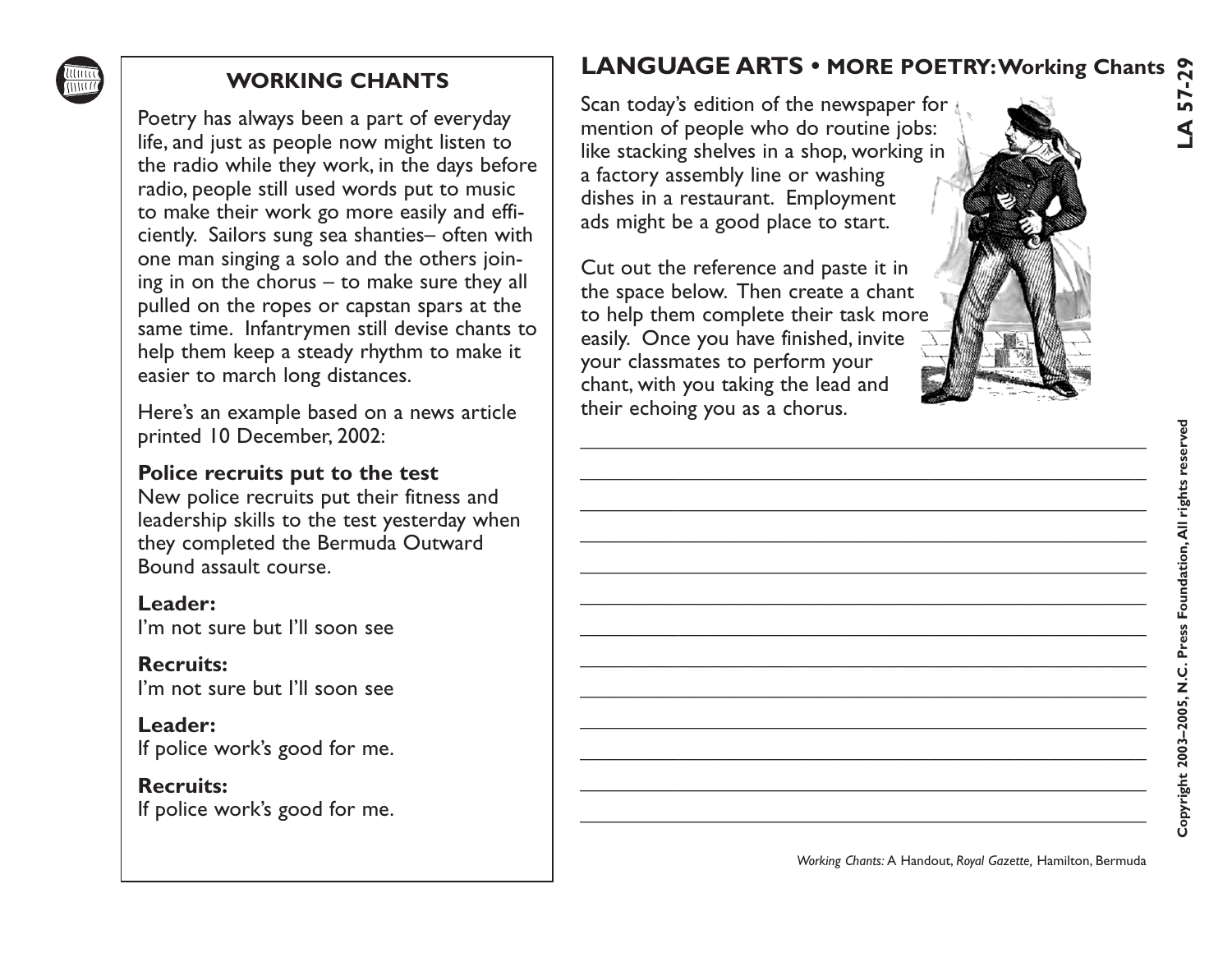

# **LANGUAGE ARTS • MORE POETRY: Ballads**

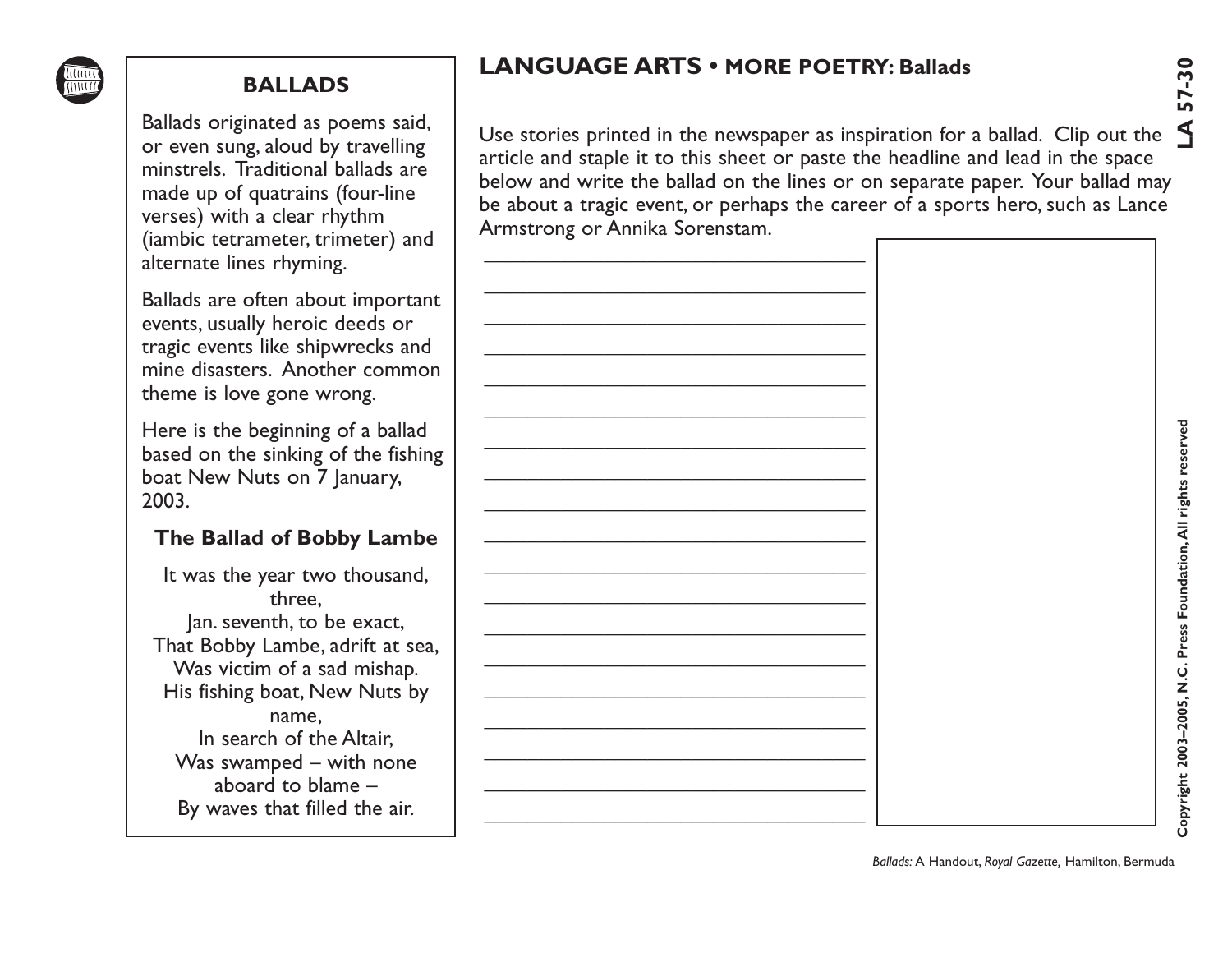

## **LANGUAGE ARTS • MORE POETRY:A Limerick**



*Limerick:* A Handout, *Royal Gazette,* Hamilton, Bermuda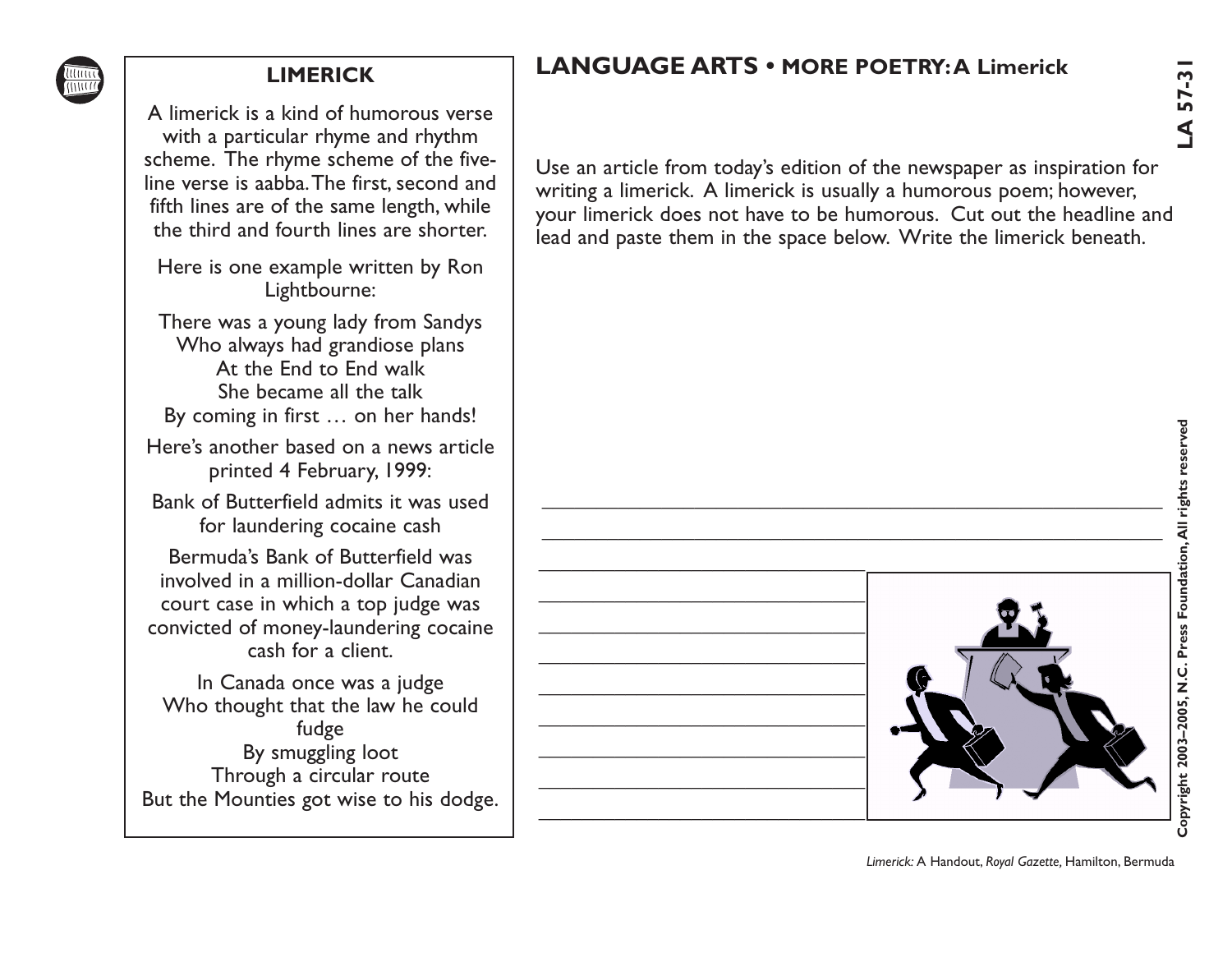

## **LANGUAGE ARTS • MORE POETRY:The Clerihew**

| <b>THE CLERIHEW</b>                                                                                                                                                                                                                                                                                   | <b>LANGUAGE ARTS • MORE POETRY: The Clerihew</b>                                                                                                                                                     |                    | 57-32                                                           |
|-------------------------------------------------------------------------------------------------------------------------------------------------------------------------------------------------------------------------------------------------------------------------------------------------------|------------------------------------------------------------------------------------------------------------------------------------------------------------------------------------------------------|--------------------|-----------------------------------------------------------------|
| <b>Edmund Clerihew Bentley (1875-</b><br>1950) created a particular poetic<br>form: a comic quatrain (four-line                                                                                                                                                                                       | Who's news today? Scan the headlines in the newspaper for names of<br>contemporary news makers. What quirks or foilables do they have?<br>In the space below, list news makers and facts about them. |                    | S                                                               |
| verse) with a rhyme scheme of aabb<br>(two couplets). The poems contain<br>anecdotes about well-known persons,<br>and are usually humorous and<br>sometimes satirical. He published his<br>first collection of Clerihew poems<br>Biography for Beginners in 1905.<br>The following poem was Bentley's | <b>NEWSMAKER</b>                                                                                                                                                                                     | <b>INFORMATION</b> |                                                                 |
| first, written while in secondary<br>school. He was so tired of chemistry<br>classes, that he wrote the poem to<br>vent his frustration. Sir Humphrey<br>Davy discovered potassium, calcium<br>and sodium.                                                                                            | Use the information you have<br>gathered to create clerihews. Use<br>photos from the newspaper to<br>illustrate your poem.                                                                           |                    |                                                                 |
| Sir Humphrey Davy<br>Abominated gravy.<br>He lived in the odium<br>Of having discovered sodium.                                                                                                                                                                                                       |                                                                                                                                                                                                      |                    |                                                                 |
| Here's another:<br>Sir Christopher wren<br>Said, "I am going to dine with some<br>men."<br>If anyone calls,<br>say I am designing St. Paul's.                                                                                                                                                         |                                                                                                                                                                                                      |                    | Copyright 2003-2005, N.C. Press Foundation, All rights reserved |

*The Clerihew:* A Handout, *Royal Gazette,* Hamilton, Bermuda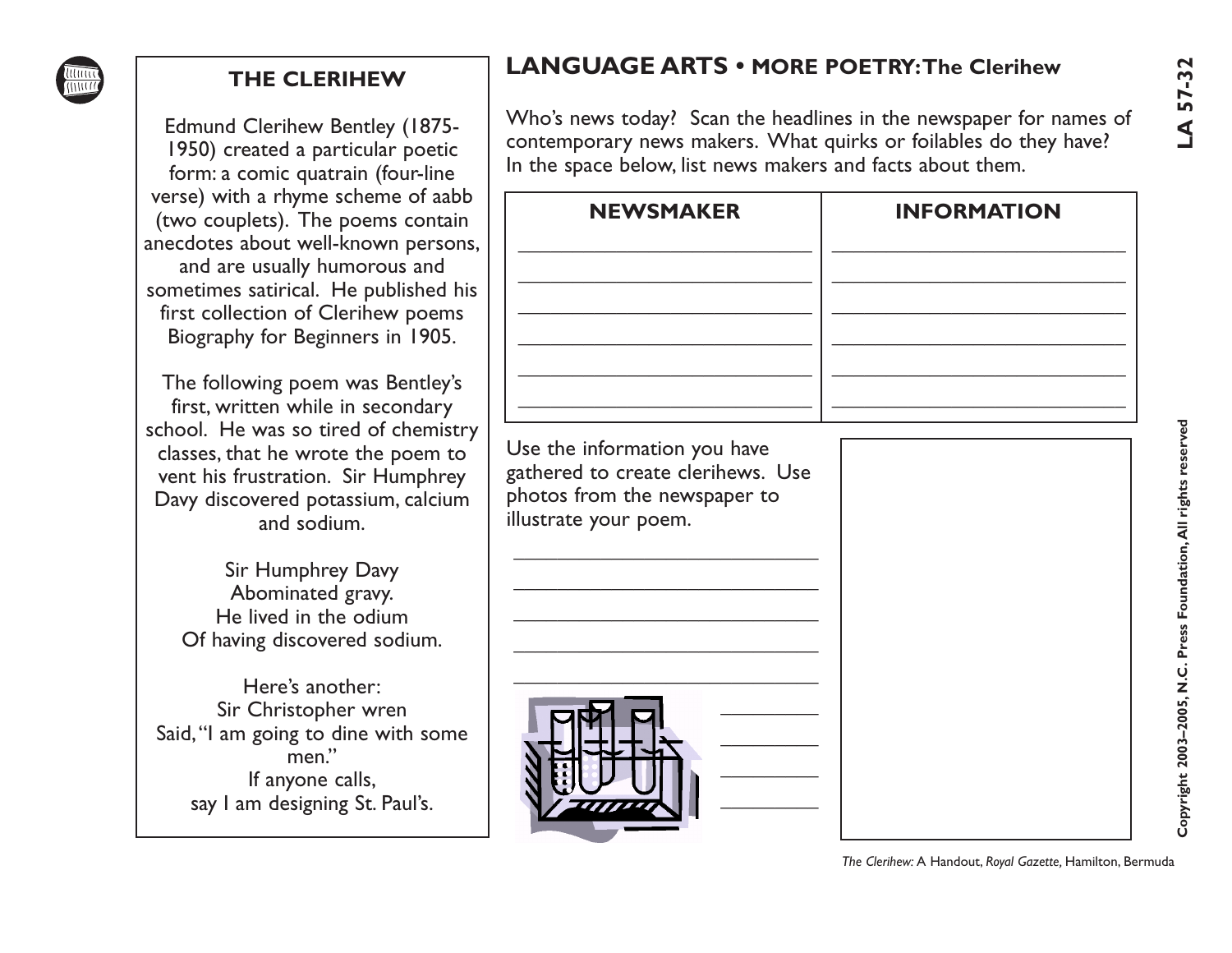

DIRECTIONS: Select a story that is based on an interview.Write the name of the person interviewed in the middle and answers (paraphrases or quotes) that he or she gave in the four spaces. On the lines, write the questions that you think the reporter asked.



FOLLOW-UP:Think of four questions you would like to ask someone in the newspaper. Have someone who knows a lot about the person pretend to be that person and allow you to interview him or her. Have other students use the chart above to record the exchange and write stories based on the interview.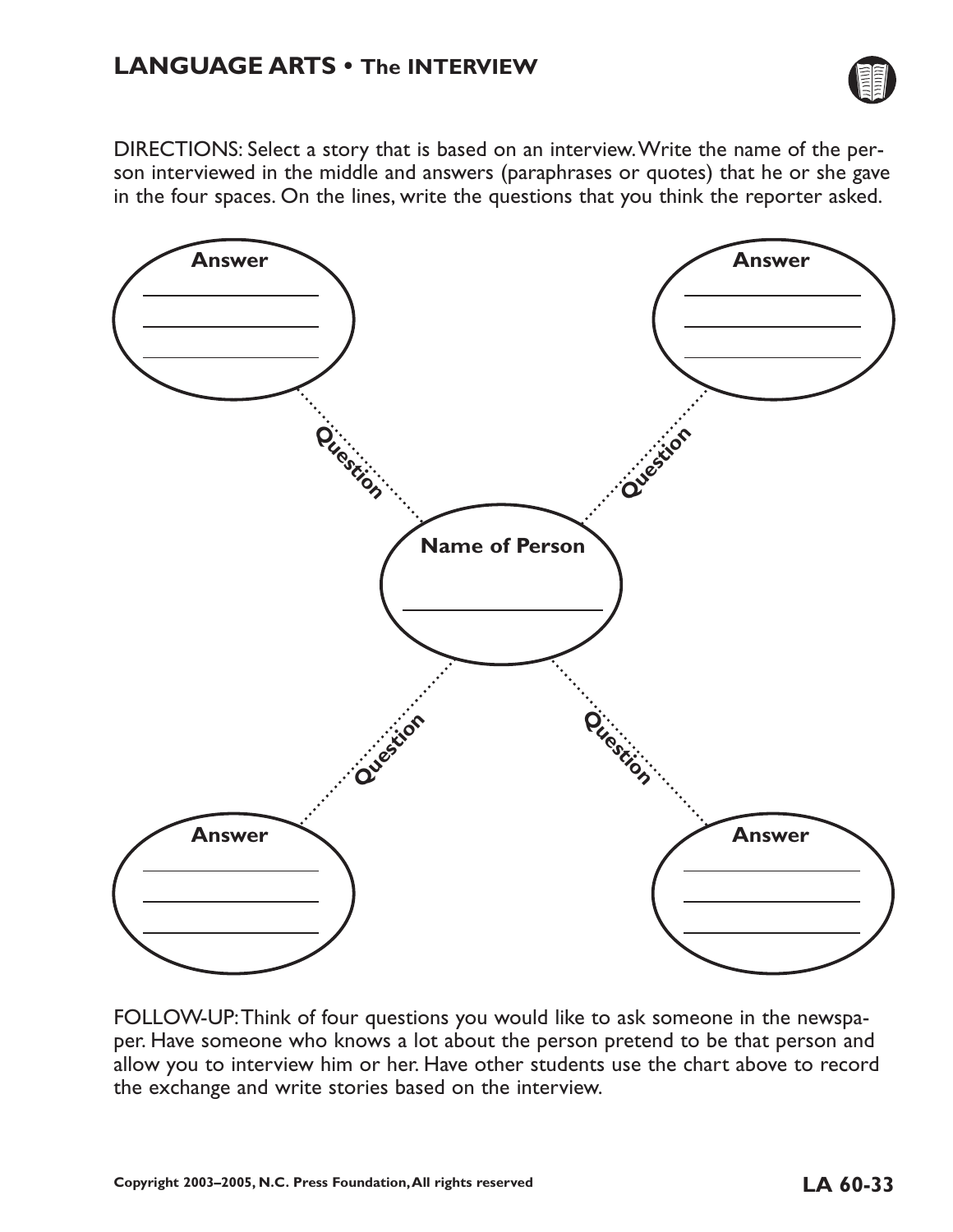## **LANGUAGE ARTS • BUILDING with QUOTES**



DIRECTIONS:Write quotes from a story on index cards and exchange cards with another student. Use the illustration below to outline a story based on the quotes. The quotes act as supports for the story and transition statements connect the quotes. Be sure to write an interesting lead sentence.

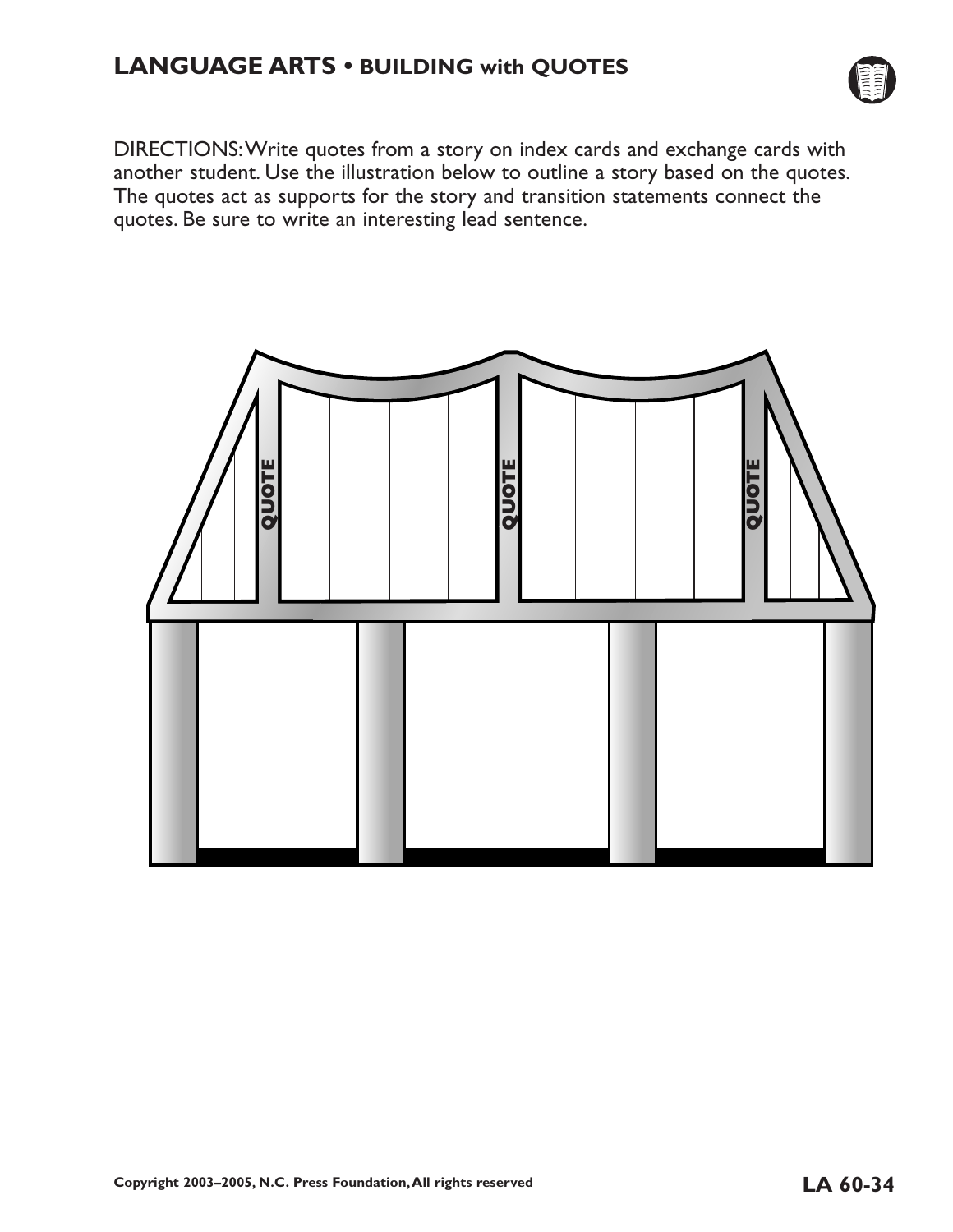

DIRECTIONS: Retell a newspaper story you read or heard read.Write the key events in the order they occurred on the storyboard.



FOLLOW-UP: Use the storyboard to retell the story from the perspective of someone involved in the event. Pretend you are that person and tell the story in the first person.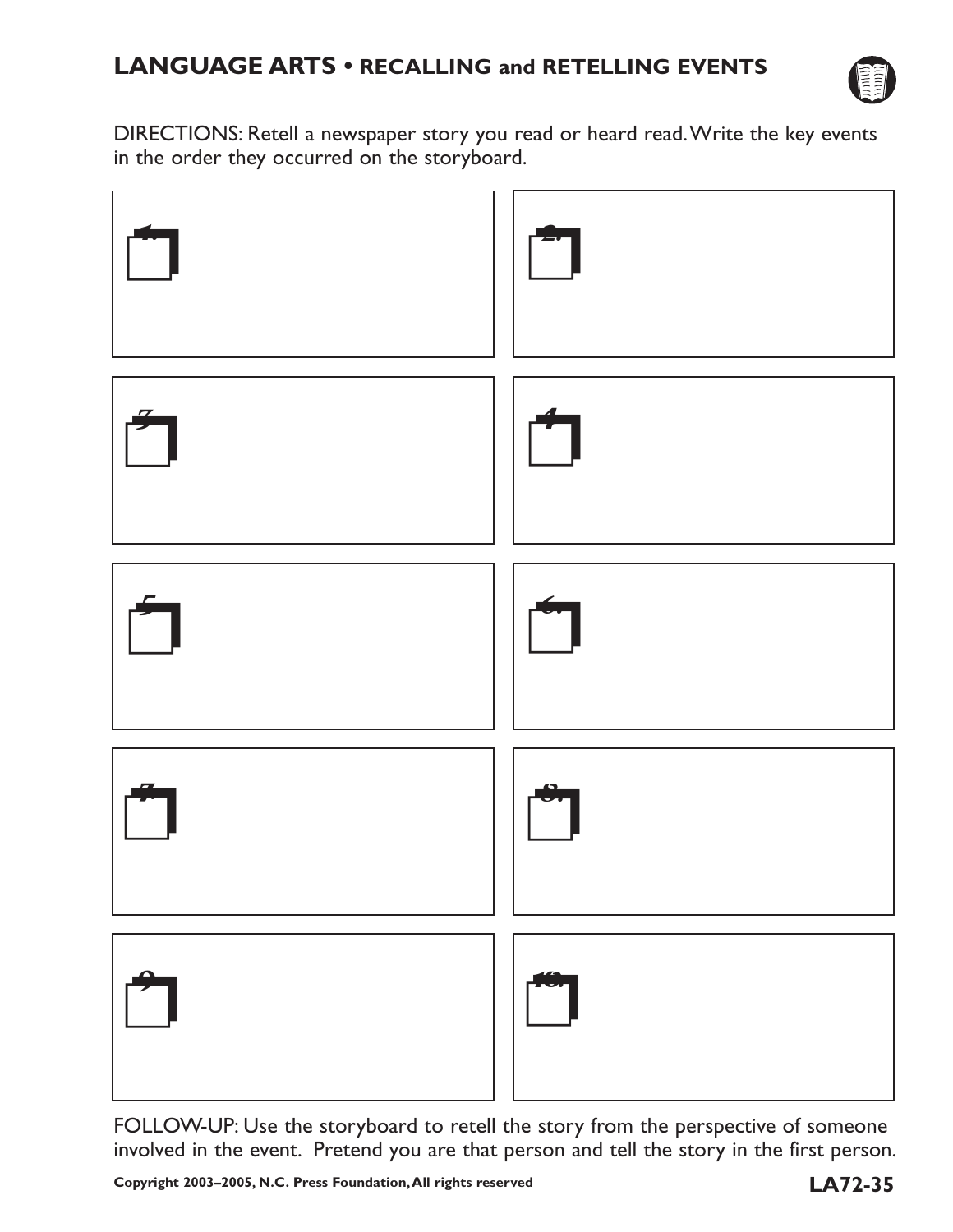

DIRECTIONS: Find out as much as you can about someone in the newspaper. Choose someone who is in the newspaper on a regular basis.You can choose someone in the comics or a world leader. Fill in the drawing with information you learn about the person. Save the articles (or comics) on which you base your description.

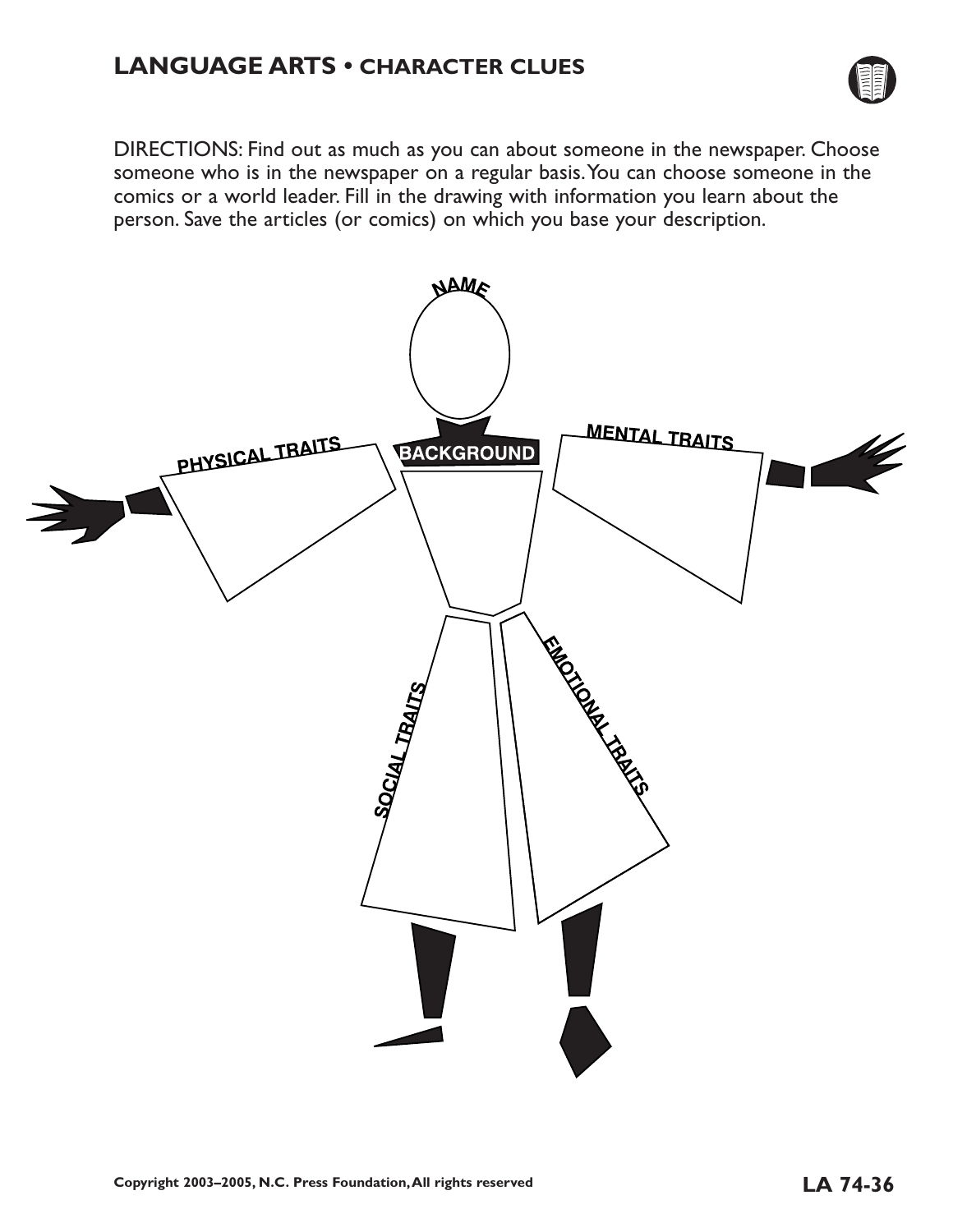## **LANGUAGE ARTS • DESCRIBING a PERSON**



DIRECTIONS: Select a person whose actions you have studied. Consider a comic character or sports figure, someone featured in an in-depth profile or a famous person who is often in the news. Read one or more stories about someone whom you choose.

Write the person's name in the largest rectangle in the center of the graphic below. In the four boxes with bold arrows, list four character traits that the person exemplifies (or lacks). In each of the three smallest boxes, cite a behavior or statement that supports your choice.

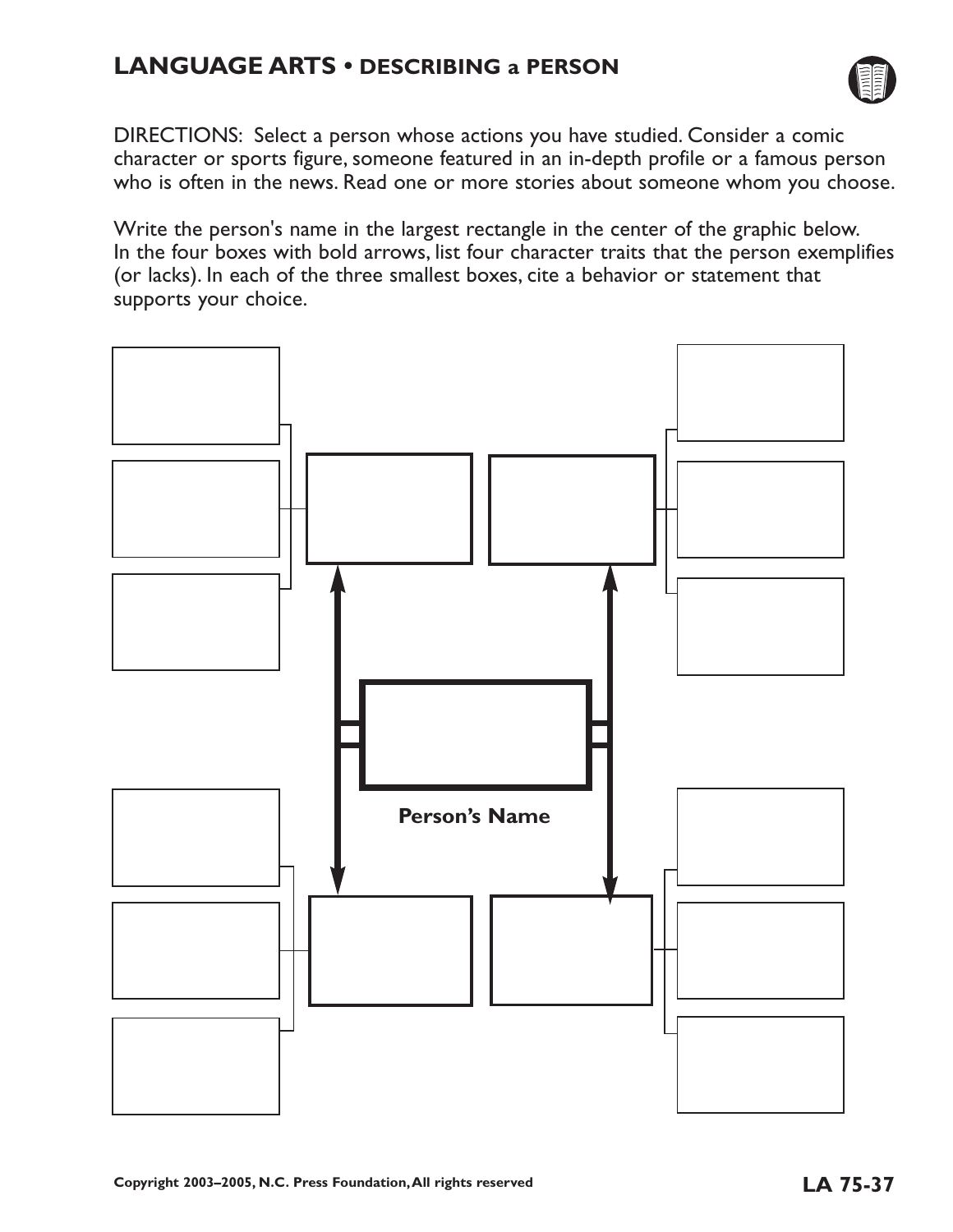## **LANGUAGE ARTS • RATING BEHAVIOR**



DIRECTIONS: Choose someone who interests you from the newspaper.The person may come from a comic, news or sports story, feature or advice column. Using what you can learn from reading about the person over one or more days, use the rating scale to describe the person. Save the articles on which you base your conclusions. Highlight the behaviors, statements, facial expressions and other things that support your conclusions.

| happy             |       | $\bigcirc$ | $\bigcap$  | $\circ$    | $\bigcap$  | ( )                                             |           | unhappy          |
|-------------------|-------|------------|------------|------------|------------|-------------------------------------------------|-----------|------------------|
| careful           | ( )   | $\bigcirc$ | $\bigcirc$ | $\circ$    | $\bigcirc$ | $\bigcirc$                                      |           | $\bigcap$ clumsy |
| lucky             | ( )   | $\bigcap$  | $\bigcirc$ | $\circ$    | $\bigcirc$ | $\bigcap$                                       |           | $( )$ unlucky    |
| friendly          | ( )   |            |            |            |            | $\begin{matrix} 0 & 0 & 0 & 0 & 0 \end{matrix}$ |           | $( )$ unfriendly |
| serious           | $($ ) | $\bigcirc$ | $\bigcirc$ | $\bigcirc$ | $\bigcirc$ | $\bigcirc$                                      | $($ )     | funny            |
| hardworking $($ ) |       | $\bigcap$  |            | $O$ 0      | $\bigcirc$ | $\bigcirc$                                      | $($ )     | lazy             |
| thoughtful        | ( )   | $\bigcap$  | $\bigcap$  | $\bigcirc$ | $\bigcirc$ | $\bigcap$                                       | $\bigcup$ | inconsiderate    |
| strong            | ( )   | $\bigcap$  |            | $O$ 0      | $\bigcirc$ | $\bigcirc$                                      |           | $\bigcap$ weak   |
| caring            | ( )   |            | $O$ $O$    | $\circ$    | $\bigcirc$ | $\bigcirc$                                      |           | $( )$ callous    |
| respectful        | $($ ) | ( )        | $\bigcirc$ | $\bigcirc$ | $\bigcirc$ | $\left(\begin{array}{c}\right)$                 |           | rude             |

FOLLOW-UP:Add other words to the list. Choose words that you think best describe the person. Include words and their opposites when adding to the rating scale.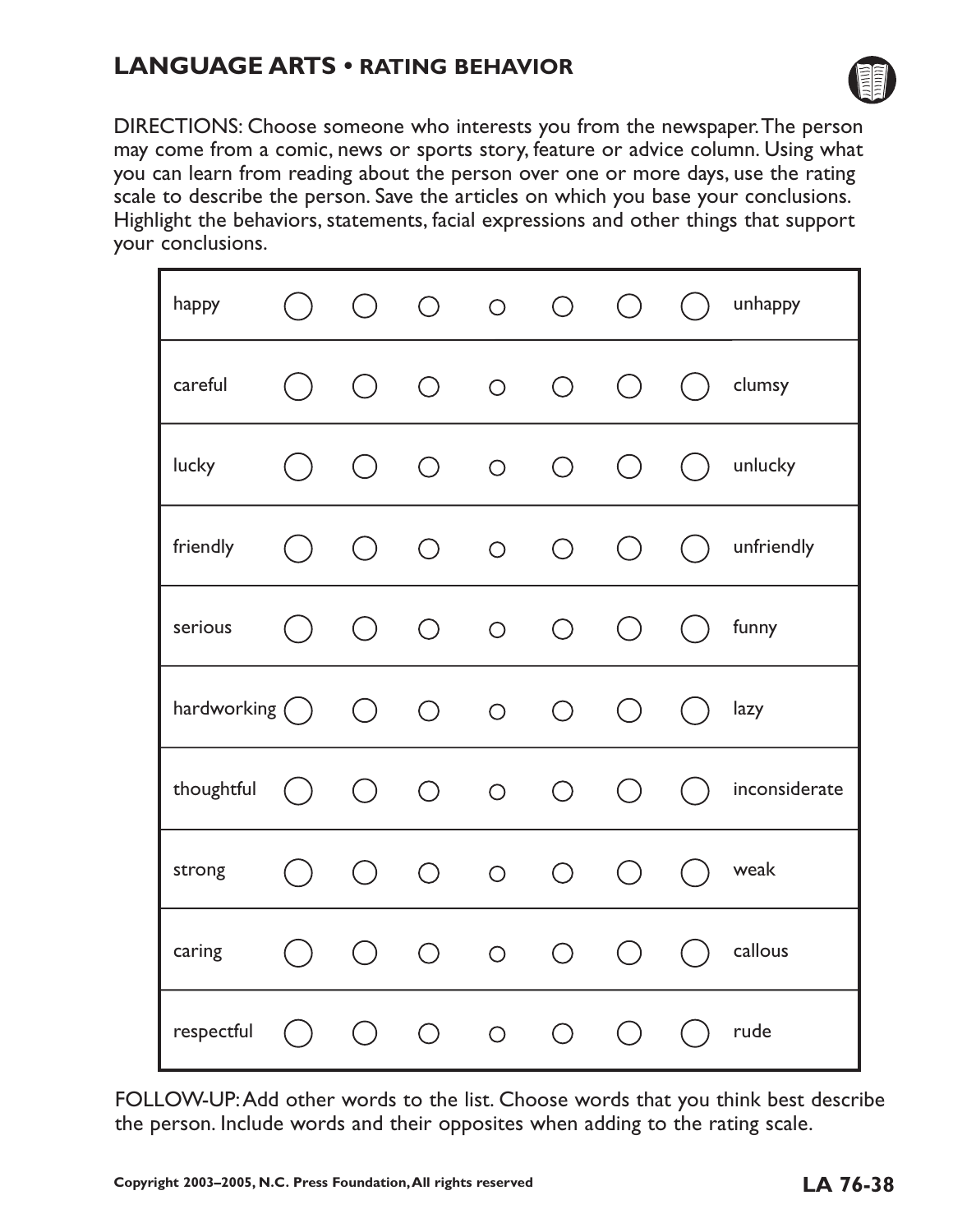

DIRECTIONS:What makes someone a positive role model? Look for qualities demonstrated by people in the news.



FOLLOW UP: Substitute leader, parent, friend, employee, employer, scientist, public official for "role model" and answer the questions. Do the qualities you select change or remain the same for the different roles?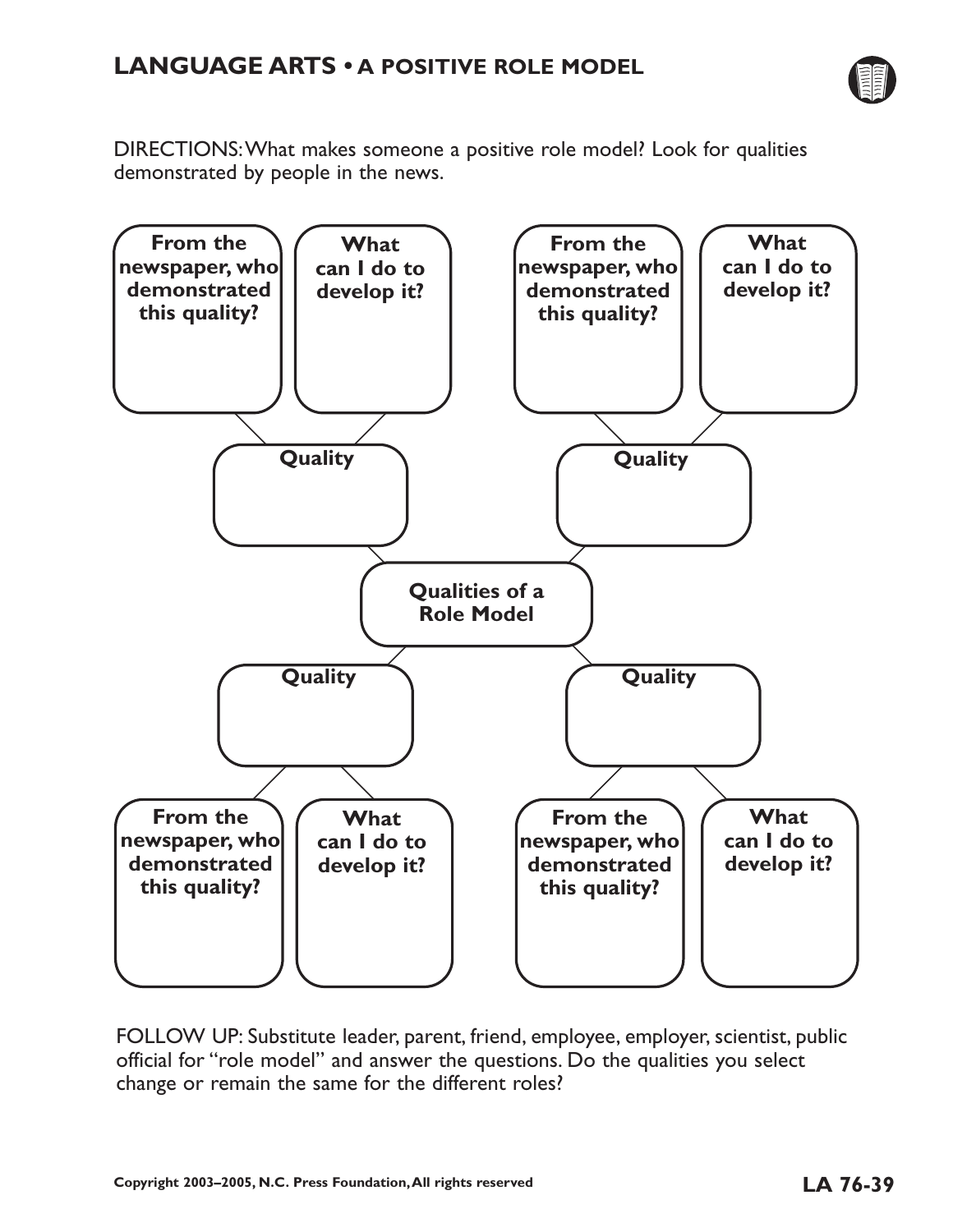## LANGUAGE ARTS . QUALITIES of a LEADER



DIRECTIONS: Read several articles dealing with government officials and make a list of leadership qualities they exhibit. Rank their qualities in order of importance to you. Then make generalizations about what makes a good leader by answering the last three questions.

| Quality | <b>Leader's Name</b> | <b>Order of Importance</b> |  |  |
|---------|----------------------|----------------------------|--|--|
|         |                      |                            |  |  |
|         |                      |                            |  |  |
|         |                      |                            |  |  |
|         |                      |                            |  |  |
|         |                      |                            |  |  |
|         |                      |                            |  |  |
|         |                      |                            |  |  |

I. Who do you most admire?

2. What qualities do they exhibit?

3. Do these qualities correspond to ones you admire in a leader?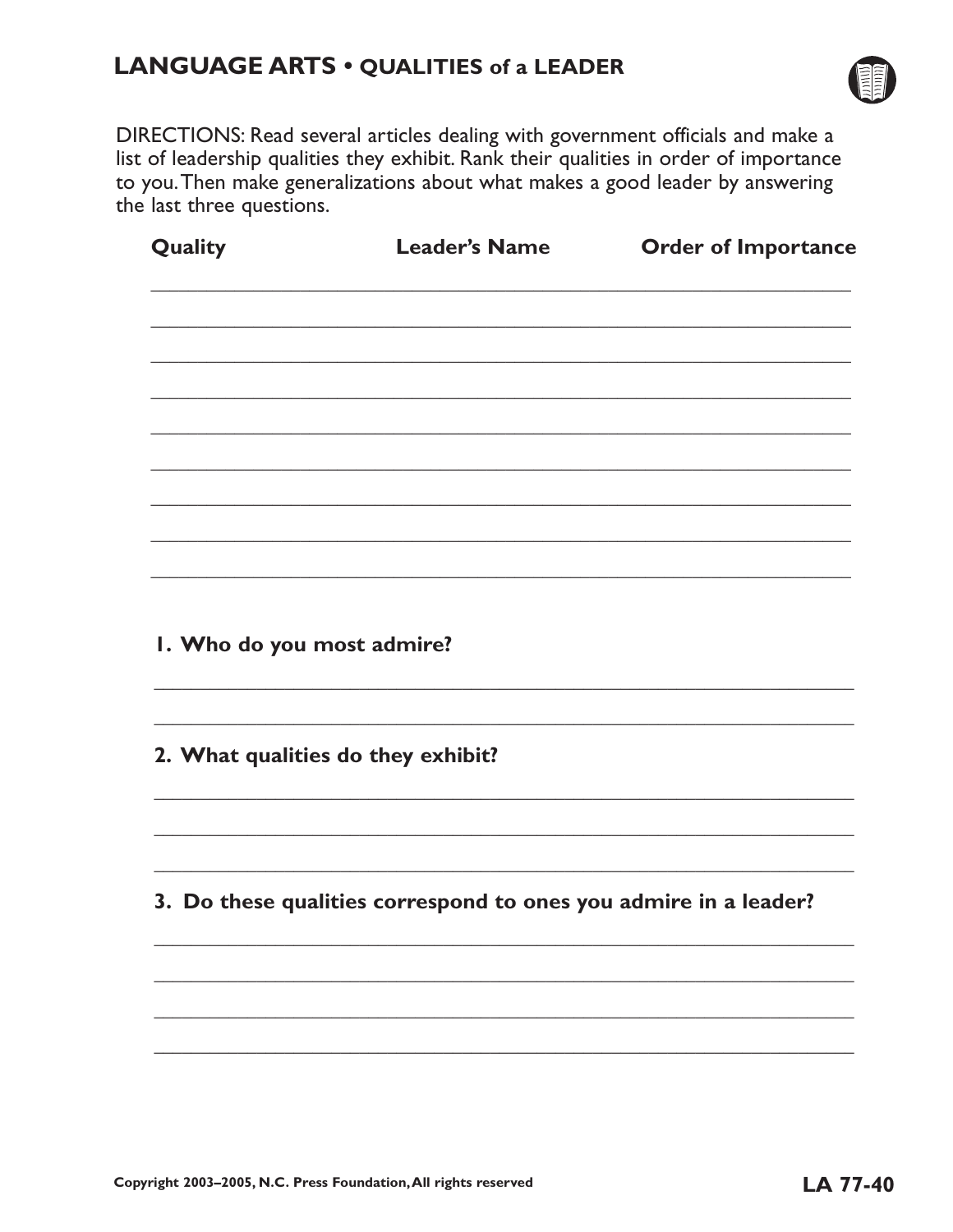

## **LANGUAGE ARTS • FEATURE STORIES vs. SHORT STORIES**

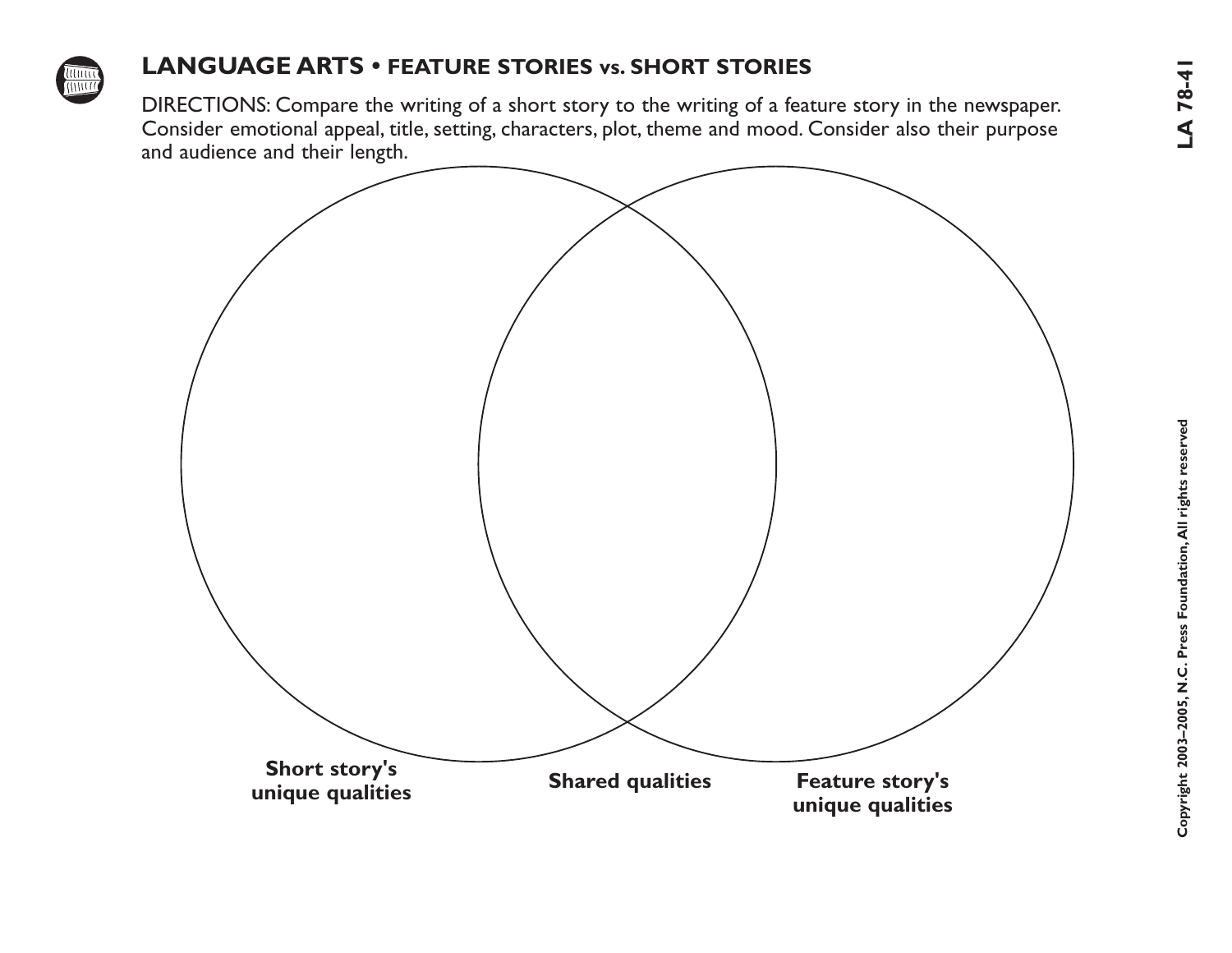

## **LANGUAGE ARTS • DISTINGUISHING FACT from OPINION**

| <b>Statement:</b> | <b>Fact or Opinion?</b> | <b>Which Newspaper</b><br>Section? | <b>What type</b><br>of Story? | <b>Whose Opinion</b><br><b>Is Expressed?</b> |
|-------------------|-------------------------|------------------------------------|-------------------------------|----------------------------------------------|
|                   |                         |                                    |                               |                                              |
|                   |                         |                                    |                               |                                              |
|                   |                         |                                    |                               |                                              |
|                   |                         |                                    |                               |                                              |
|                   |                         |                                    |                               |                                              |
|                   |                         |                                    |                               |                                              |
|                   |                         |                                    |                               |                                              |
|                   |                         |                                    |                               |                                              |
|                   |                         |                                    |                               |                                              |
|                   |                         |                                    |                               |                                              |
|                   |                         |                                    |                               |                                              |
|                   |                         |                                    |                               |                                              |
|                   |                         |                                    |                               |                                              |
|                   |                         |                                    |                               |                                              |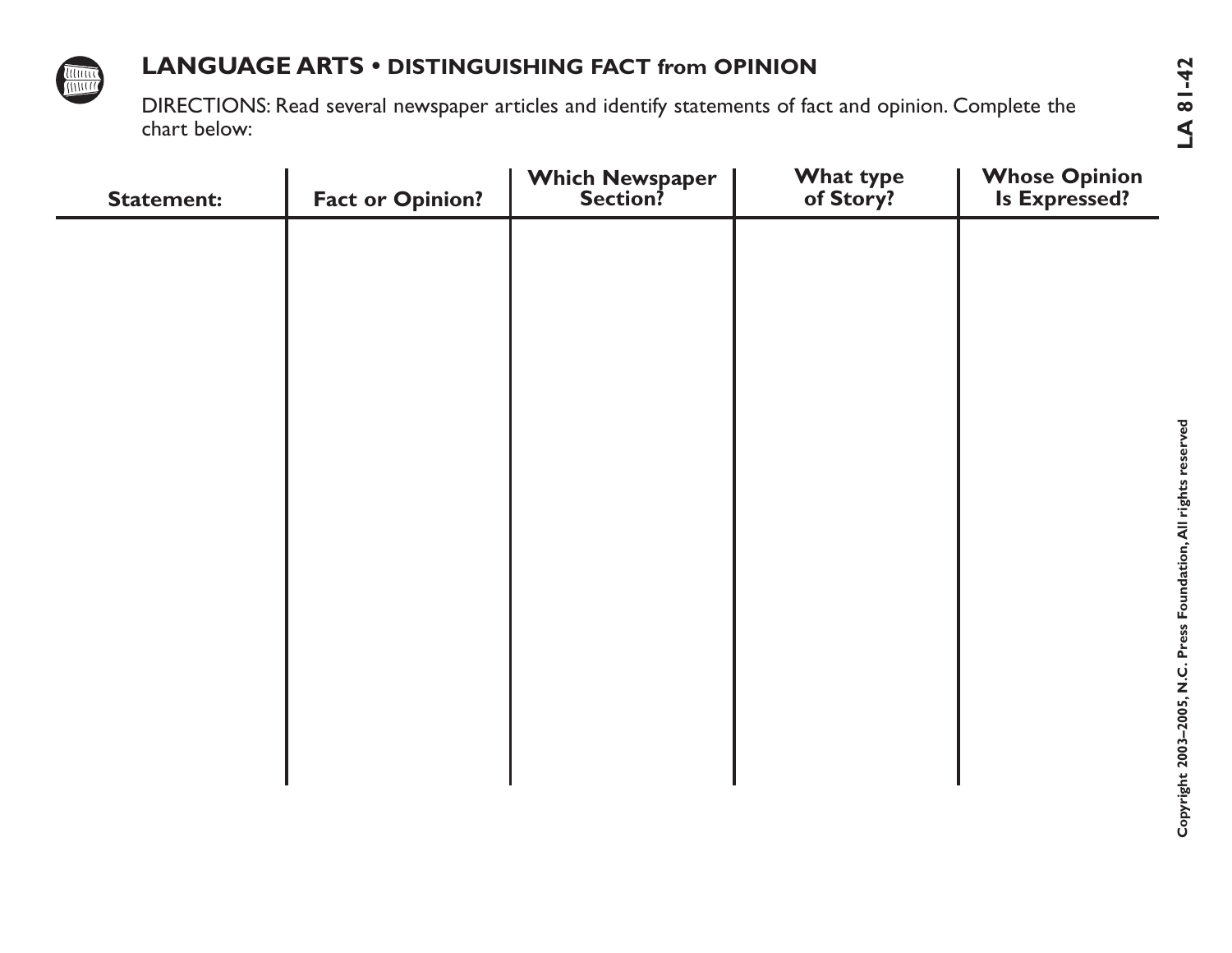## **LANGUAGE ARTS • The EDITORIAL**



DIRECTIONS: Choose an editorial about a topic that interests and concerns you. Record information from the editorial in the spaces below:

Introductory paragraph (position or purpose)

Supporting evidence

Supporting evidence

Supporting evidence

**BUT** Opposing evidence

**Conclusion** (restating position)

FOLLOW-UP: Use the outline above to write your own editorial about a topic. Be sure to read and gather facts to support your opinion.Write an interesting lead!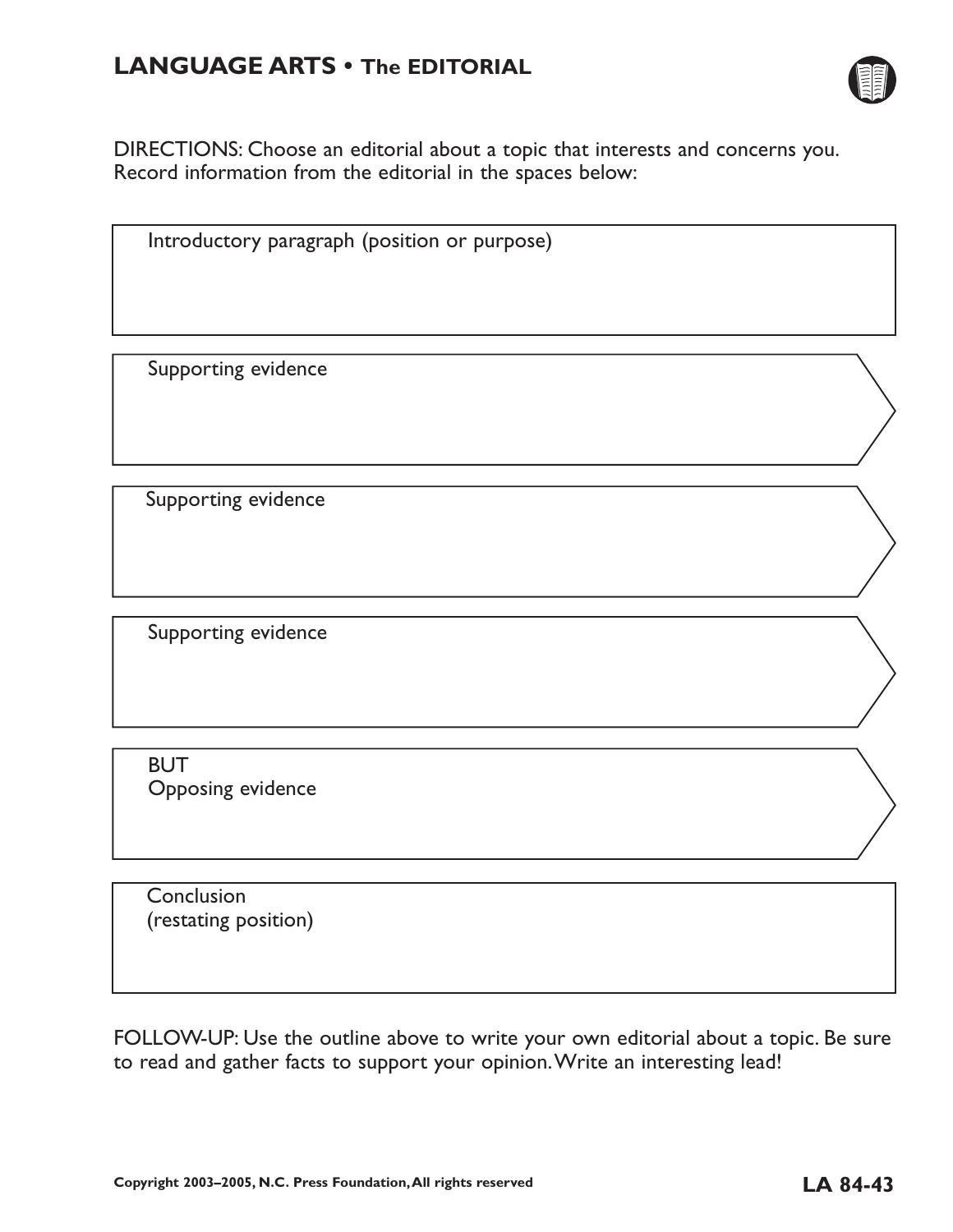

DIRECTIONS:Write down the key question raised in newspaper articles about an issue. Read to find reasons to answer the question yes and no.Write the reasons below. Study them carefully and then write conclusions you reach. Indicate which side (yes or no) you take.



FOLLOW-UP: Use your strongest reasons in a discussion or debate. Or write an editorial on the position you take on the question.